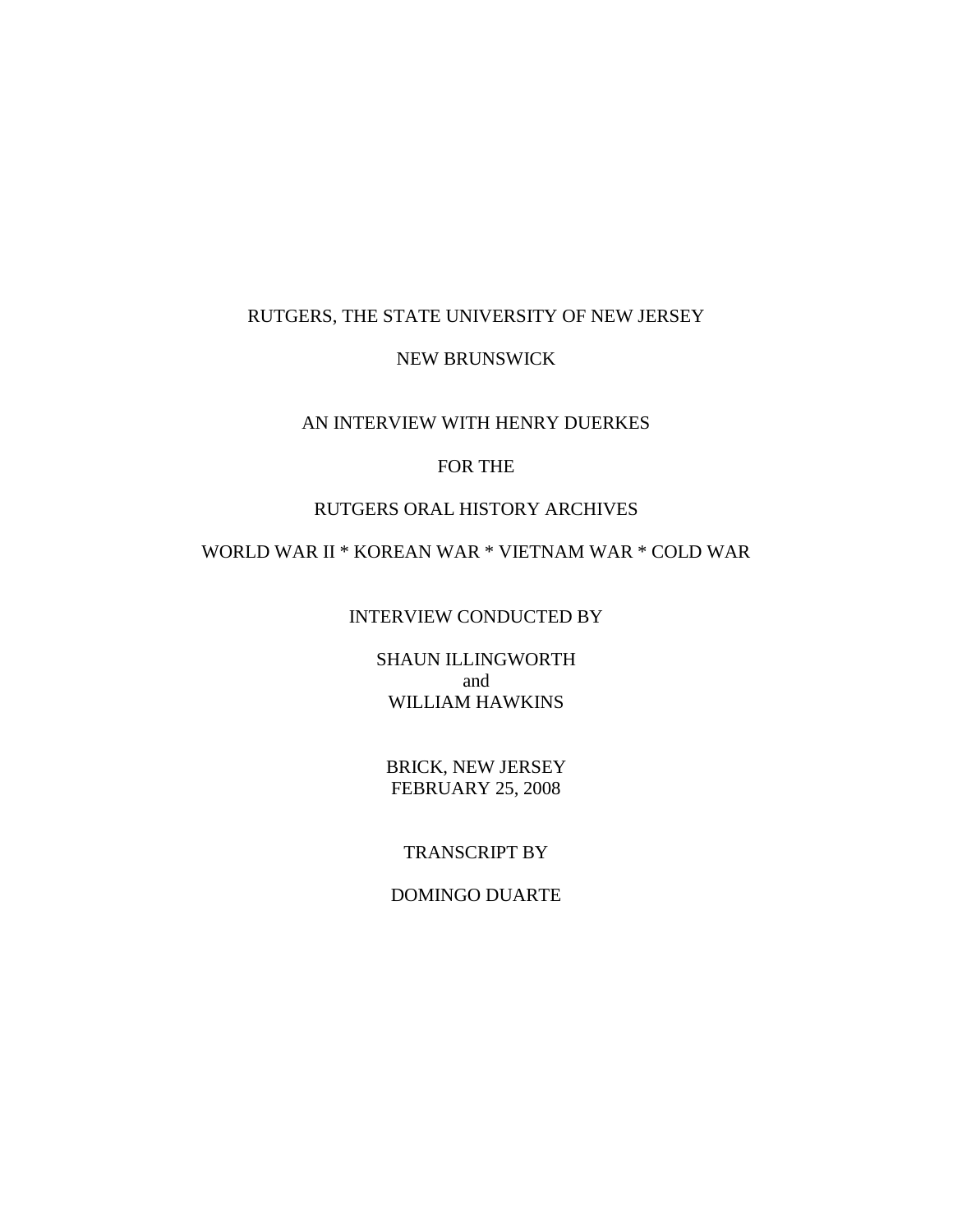Shaun Illingworth: This begins an interview with Mr. Henry W. Duerkes on February 25th, 2008, in Brick, New Jersey, with Shaun Illingworth and William Hawkins. Also in attendance are Mr. Duerkes' relatives. Please say your names.

Tom Doyle: Tom Doyle

Dorothy Doyle: Dorothy Doyle

Jenny Gray: Jenny Gray

Wayne Duerkes: Wayne Duerkes

Margaret Reeves: Margaret Reeves.

SI: Thank you very much everyone for having us here today and thank you Mr. Duerkes for sitting down with us.

Henry Duerkes: Oh, well you're very welcome on that.

SI: To begin could you tell us where and when you were born?

HD: I was born in Red Bank, New Jersey, October 25th, 1924.

SI: Can you tell me a little bit about your parents, what their names were and where they were born?

HD: Well, my mother's name was Gertrude and my father's name was Charles and I was one of ninechildren. I was in the middle there someplace. … My dad worked for Prudential Insurance Company, my mother, of course, was a housewife and she raised nine children.

SI: What did your father do for Prudential?

HD: Bookkeeper, he was a bookkeeper in charge of the bookkeeping department.

SI: Did he work in Newark?

HD: In Newark, in the Newark office, yes.

SI: How did both sides of your family get to New Jersey? Do you know anything about your family history?

HD: Boy, far as I can remember, we've been in New Jersey forever.

WD: The Duerkes side has been. The Klaas family came over one generation before your mother, if I'm remembering right. ...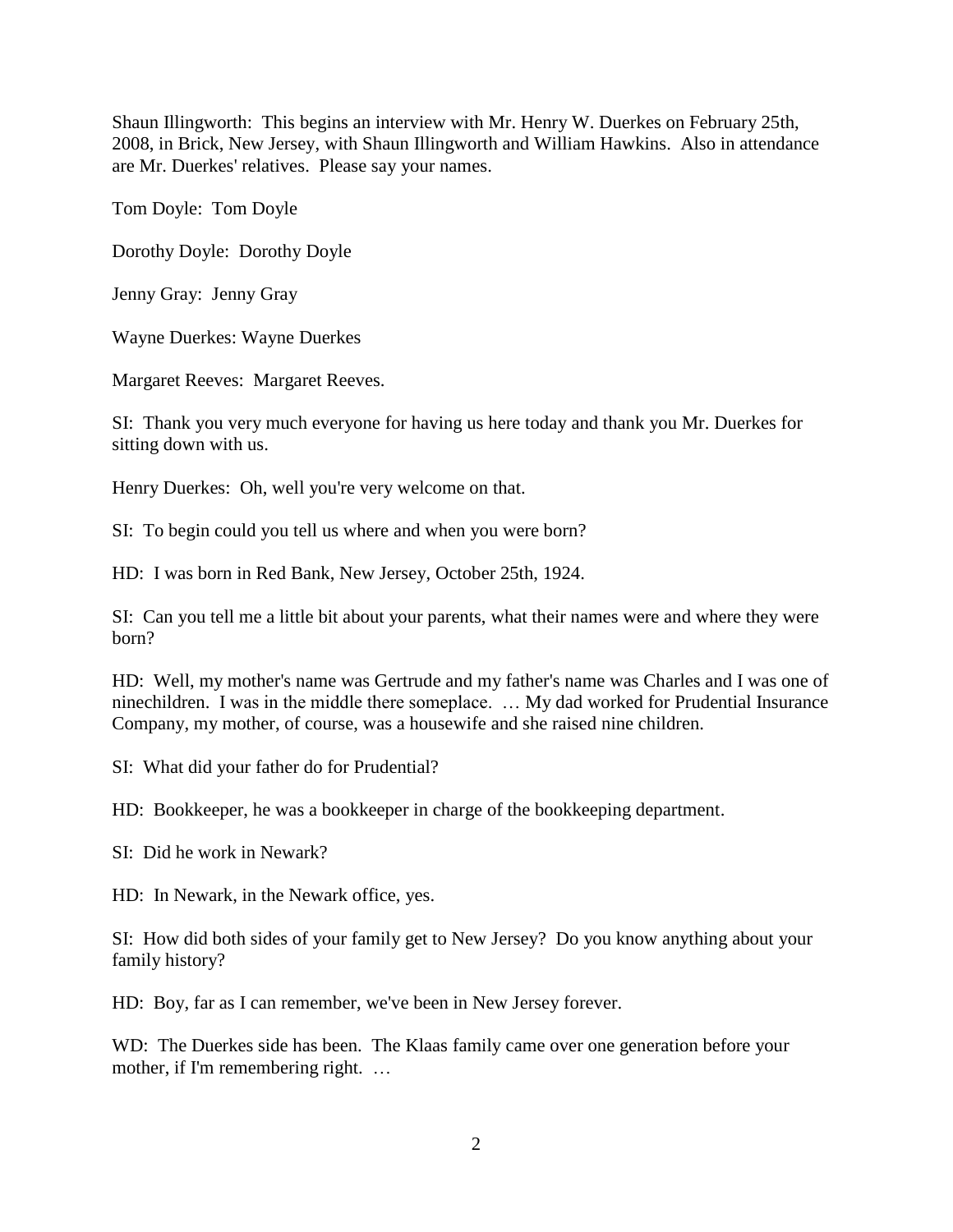SI: Your mother and father always lived in New Jersey.

HD: Always in New Jersey, yes, yes.

SI: Klaas, is that the other side of the family?

WD: That was his mother's name.

JG: Maiden name.

HD: Right, yes. On my mother's side, her dad was German. … Grandmother was English and my grandfather was German and I forget how long ago they came into the United States … and they had God knows how many children. … I don't remember that.

DD: They had thirteen, but only five lived through infancy.

HD: See, women retain all this useless information. [laughter] That's the reason I need the women here. …

SI: Can you tell us a little bit about your life in Red Bank growing up? What was your neighborhood like?

HD: Well, it was a rather quiet neighborhood. Being one of nine children I had a very interesting family life, nothing exciting to talk about. I was happy, we had a good family and it just went from school … to high school and nothing exciting to report, normal run of the mill family, you know. I managed to stay out of jail which was important. …

SI: Did you have to do a lot of chores around the house? Did you have any jobs when you were young?

HD: We all had work to do. We had to make work less for Mom and Dad, because Dad worked every day of course, and Mom would have to bring up nine of us. We all had to do the dishes, do this and do that. So, we did it unwillingly, but … we knew we had to do it. … We had a nice family, had no problems there, you know. ...

SI: You were born in Red Bank. Did you grow up in Red Bank?

HD: … I forget how long I stayed in Red Bank. Then, we moved to a place called North Arlington, which is up in Bergen County, and that's where most of my life I was brought up, in North Arlington.

SI: Most of your memories are from living in North Arlington, then.

HD: Right yes. … You remember that, of course.

SI: Was it a suburban community?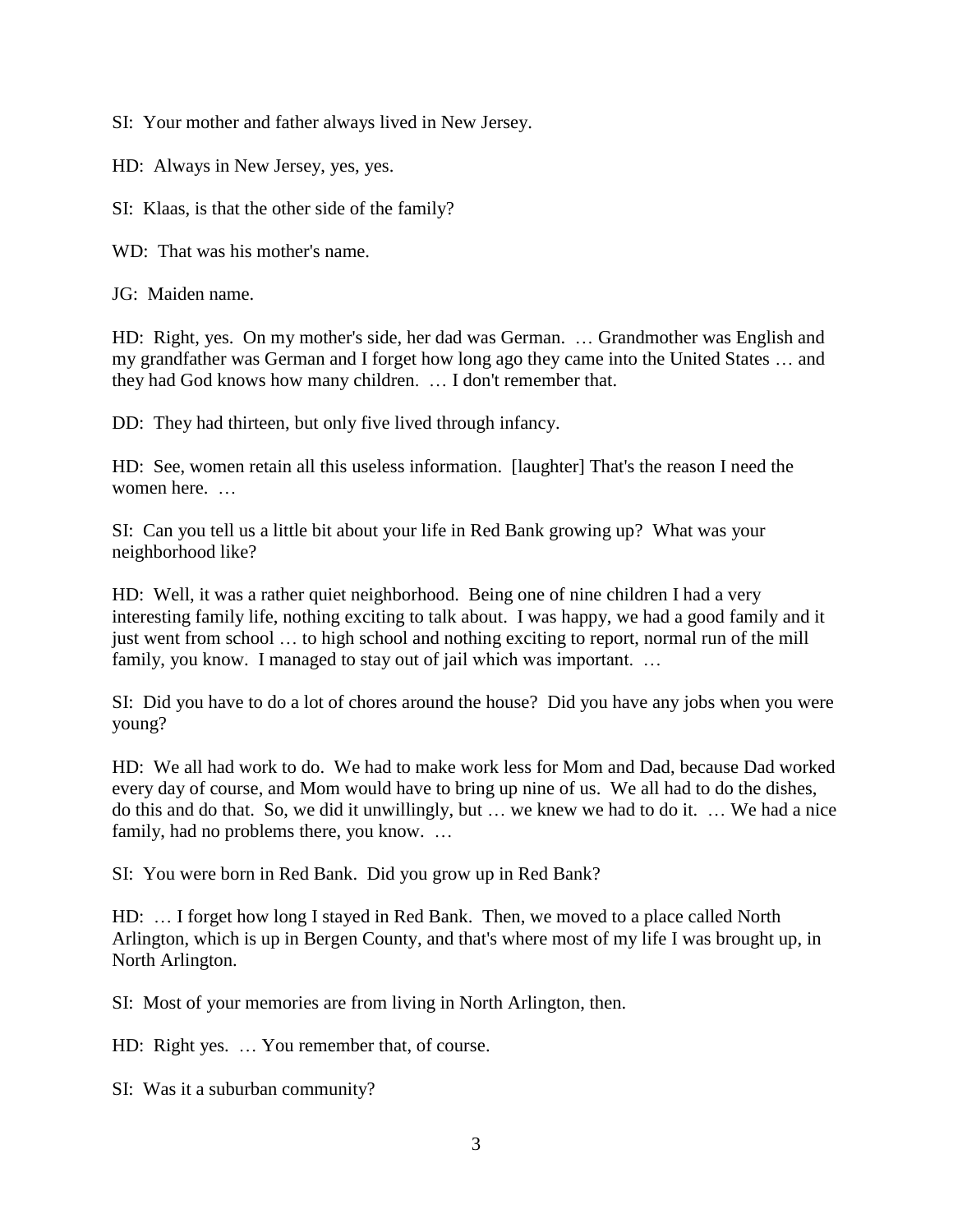HD: It was, yes. It was like this area [Brick, New Jersey]. It was like this, yes.

SI: What would you do for recreational activities? Did you play sports?

HD: I never liked sports. Unfortunately, never liked sports, never could, but I just enjoyed my brothers and sisters and we just had fun. That's all.

JG: … Did you like to go roller skating? …

HD: Not until … I started going around with Mom, we went roller skating. … A lot of bicycle riding and all, but just regular family fun, you know, nothing exciting. I had a very boring life, … but a happy life, right, yes. [laughter] … As I said before we all managed to stay out of jail. [laughter] ...

SI: Where did you go to school?

HD: Well, I started … my kindergarten and grammar school and high school in a place called Queen of Peace High School, up until my senior year, and then Mom and Dad moved into Asbury Park. … I finished up my schooling in St. Rose High School in Belmar.

SI: Why did the family move from Red Bank to North Arlington and then to Asbury Park?

HD: That's a good question. I wish I could answer that. I have no idea why Mom and Dad moved. They never confided in me. No, I really don't know why. … Well, Dad was retired … by the time we moved to Asbury Park.

WD: I don't think he was old enough to retire by then.

HD: Yes.

JG: No, I don't think he was.

DD: He took the train from Asbury.

HD: That's a good question. Next time I see mom and dad I'll have to ask them. … [laughter]

SI: A lot of people moved around a lot because of the Great Depression.

HD: No, I understand that. I have no idea why we moved. … From North Arlington down to Asbury Park is about seventy, eighty miles, yes. Well, of course we did have grandparents down there. My Mom and Dad's parents lived in Asbury Park so maybe … that was the drawing card, I don't know.

SI: When you were in high school did you have any jobs?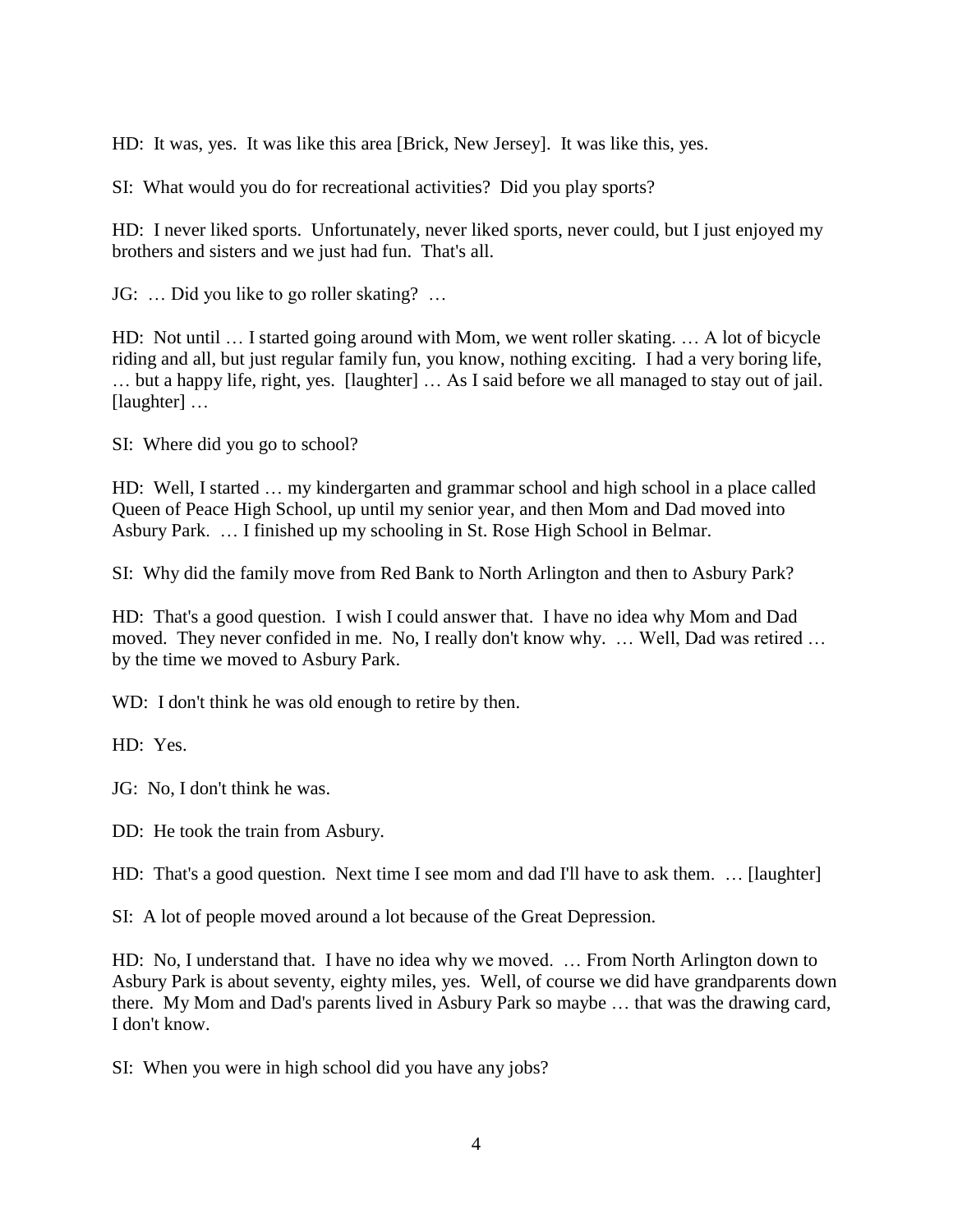HD: Oh, I had my little paper route and I worked for a little grocery store just to earn a few bucks, candy money if you want to call it. … Mom and Dad had no money to spread around so we justified ourselves by working on our own. I know my sisters worked, and I forget where they worked and I forget where your Dad worked.

WD: He worked in electronics.

HD: … I had Uncle Bob and Uncle Charlie, and then, Aunt Lil and Tom--don't know you're going back too many years. … Ask me what I had for breakfast yesterday, I might remember, yes. [laughter]

SI: Was religion and the church important to your family?

HD: … Yes, yes, they were. Mom and Dad were very involved ... up in North Arlington. Down here, they were up in years, in Asbury Park, so they weren't involved in the church. We went to church of course, but they weren't involved as much. … Up in North Arlington I know Mom and Dad were involved in minstrel shows and what have you. They were very active that way, yes, oh, yes.

SI: Were you an altar boy or in the choir?

HD: I never was. I was the only one in the family out of all my brothers that I was not an altar boy. I have no idea. I just never went for it, you know, never went for it and the choir--I couldn't carry a tune with a bucket. … I didn't even bother trying to sing, yes. I just kept … by myself. I had a nice quiet life, until you know what, yes. [laughter]

SI: What about the Great Depression, how did that affect your family or your neighborhood?

HD: I was so young, see that was '39, I was born in '24. … That was fifteen years. I think I was too young to realize what was going on. I don't remember being in any hardship that I know of. … I think Dad did not lose his job, so we just maintained our normal lifestyle.

JG: She remembers some stories.

DD: I remember from the Depression now, this was because my mother and father told me, but your mother used to have a party every Friday night. They didn't have a lot of money … and nobody could afford to go out and have fun, so Nana--which was his mother--would … just get the gang together and she would have my father's family too, and they would all have to do a skit of some kind--sing.

HD: Oh, really, yes.

DD: … They said they had the best times of their lives during the Depression.

HD: How do you remember all this stuff?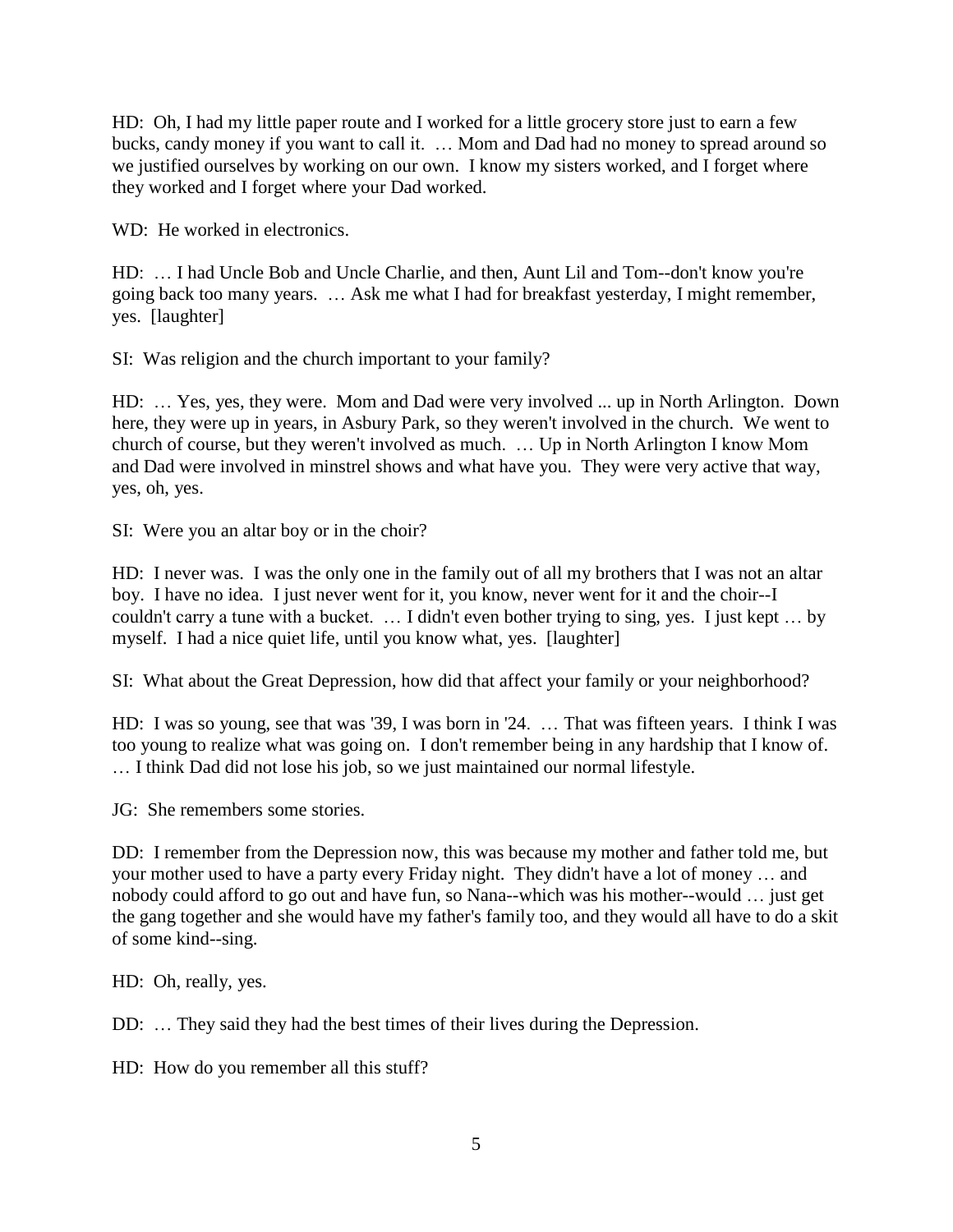DD: Because my father and mother told me.

HD: Oh, okay, they kept me … in the closet all the time. [laughter] Yes, thank you Dorothy, good.

SI: You do not remember any of the entertainment your family would have?

HD: No, not really. … As I said before, I had a very quiet, sober life, kept to myself pretty much. … There were nine of us, I think I was number six. See, I had my oldest sister next to me, [who] was fifteen months older, so I had a girl in front of me and I had a girl behind me, so I didn't communicate with them too much, you know. You don't mess with sisters. … My brother was too old. Uncle Bob, he was the next oldest after Violet, and then, we had twins and they were too young. So, I was a loner. I want you to feel sorry for me, I was a loner. [laughter] ...

SI: Did you have a lot friends in school?

HD: Oh, I sure did, yes, oh, yes. … I was very active. No, I had a lot of friends in school. I wasn't on any ballgames or nothing like that, I never liked sports, but I did have friends, yes, and even in the neighborhood, I had friends. … Yes, they put up with me. …

SI: When you were in school what were your favorite subjects?

HD: Algebra. The only subject I really liked was algebra, the rest of the stuff you could have, yes, right. [laughter] Arithmetic and algebra I excelled in.

SI: Before you went into the service, what did you think you were going to do with your life? Did you think you were going to go to college, or that you would join the service after you graduated?

HD: To be absolutely honest with you, I had no thoughts at all about my future. I had no thoughts about my future at all, until when Pearl Harbor happened. Of course, that was 1941. … I didn't get into the service until '43. [Editor's Note: The Japanese attacked Pearl Harbor on December 7th, 1941.] …

SI: What grade were you in school?

HD: … I was finishing up my junior [high school] and going into high school, in St. Rose in Belmar. …

SI: Before Pearl Harbor, did you know what was happening in the world?

HD: Not much, no.

SI: You did not read about Hitler or Mussolini?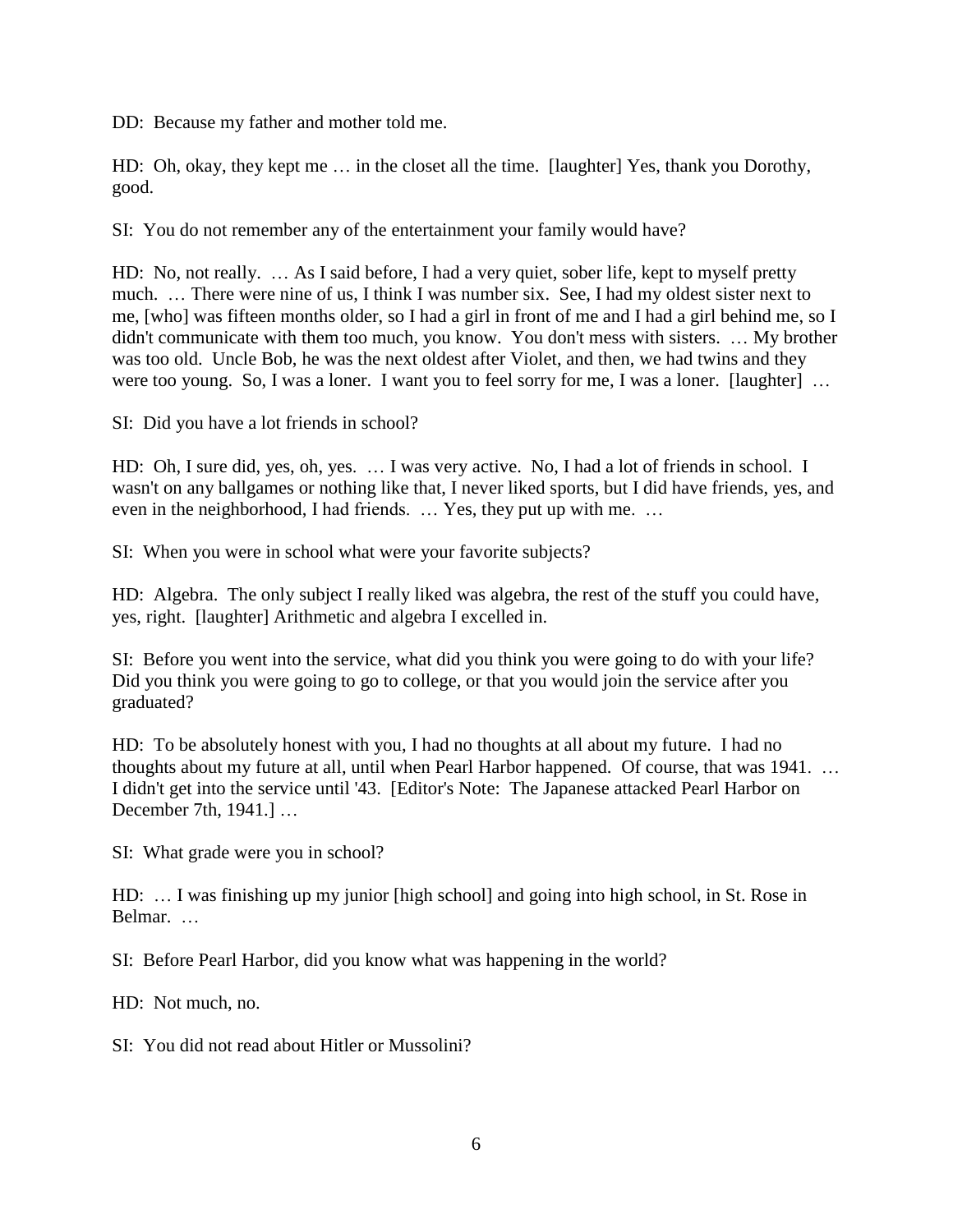HD: No, I didn't, no. Mom and Dad used to talk about it much, but I never paid that much attention to it, if you will, children don't. … You're too young to worry about what's going on down the street. … I should have, maybe, I don't know, but I couldn't have changed the world even if I knew, you know.

SI: Were there any discussions among you and your friends about having to join the service?

HD: We never talked about it at all, no. Funny thing, we just never bothered with it, you know. We didn't think it would hit us, until it did, yes.

SI: What do you remember about the day Pearl Harbor was attacked?

HD: I was in Asbury Park with my grandparents--[Wayne], your dad was there and mom--and they had the radio on, no TVs at that time and they had mentioned something about Pearl Harbor, but who knew where, what was Pearl Harbor, what was it? ... That's the first time I heard that we had a conflict, that war was declared by Roosevelt at that time. So, that's the first time I knew anything about that. After that I continued school until they drafted me and I was taken out of school in my senior year to join the service. … March 29th is when I got my draft notice and I left school, knowing that I was going to get my diploma, and then, while I was in service, I know my Dad received my diploma during the commencement exercises. … I took basic training in Camp Croft, South Carolina, and then, I followed that up with advanced training … in Camp Swift, Texas. …

SI: I want to ask you a couple of questions about the time in between Pearl Harbor and when you went into the service. Did you see a lot of changes on the Home Front?

HD: At that time it was too premature, no, didn't see much at all. … I don't think the realization set in with people that war was really declared and we were in a world war, you know. If they did, I didn't notice it.

SI: Did they start the blackouts right away?

HD: … I don't remember. Did we, Tom? I guess we must have had.

TD: Yes.

HD: I guess, probably, New York, had to be blackened out, yes.

SI: I know New Jersey had blackouts because they were sinking the tankers right off the coast.

HD: Yes, they were, oh yes, sure. … You would see a lot of tankers that were torpedoed in the Atlantic, in the ocean, and the oil would come on shore, oh, yes. We knew then something was happening.

SI: Do you remember going down to the beach and seeing the debris?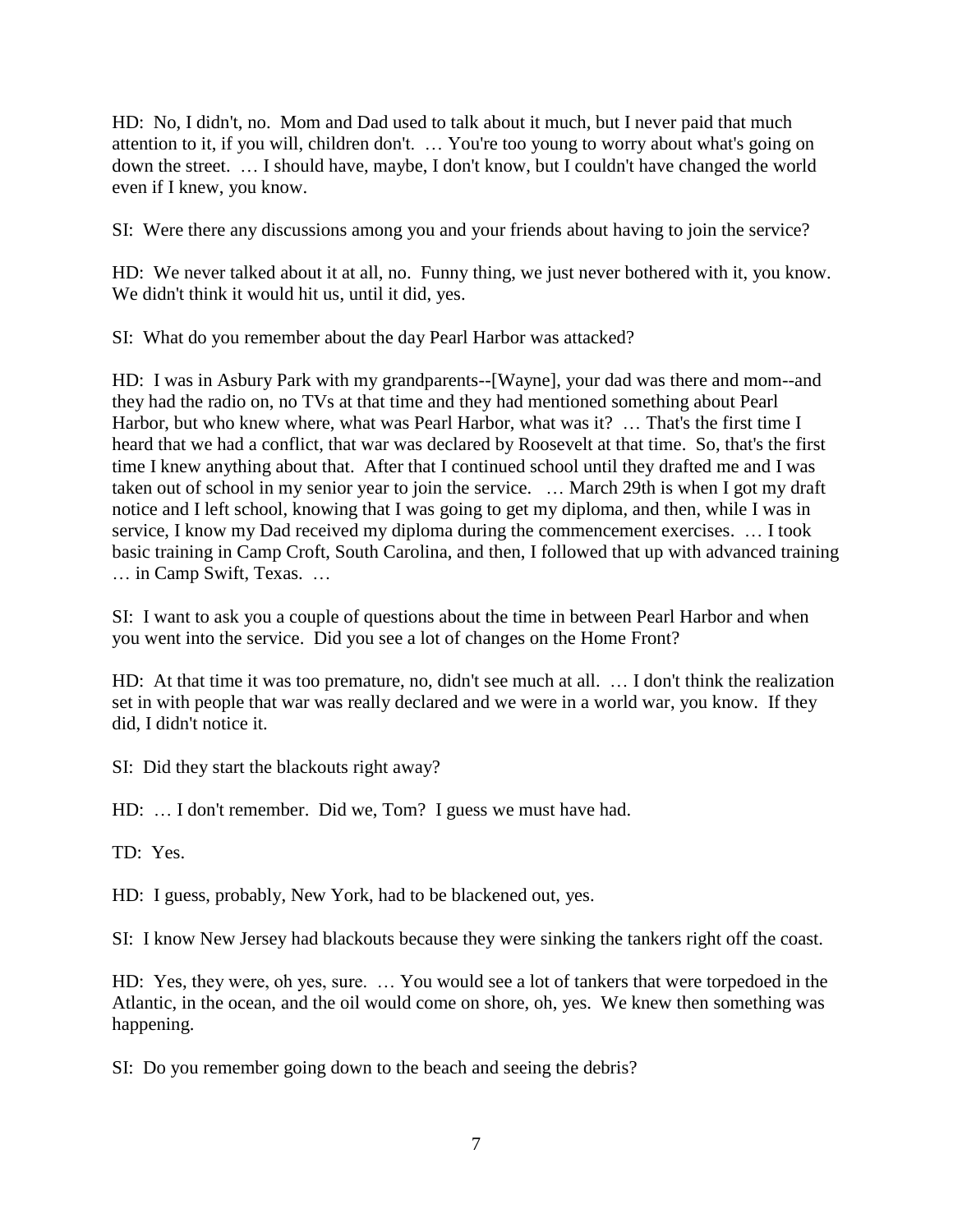HD: Yes, yes. You couldn't go swimming because the oil was all over the place, oh, yes.

SI: Was there any fears of German agents in the area? Did they tell you not to talk about things that you saw ships moving?

HD: Well, as I always say, the walls have ears. So, they'd always say, just be careful what you say, because you never know. … Then again, I was still too young to realize what was truly happening. I know ... the country was at war, but it didn't again affect me right away, not right away, but it did, eventually. It caught up with me, yes.

SI: Did you make a choice about going into the service or were you drafted?

HD: I was drafted and I was to graduate in June. … I got drafted in March and I left. … I went right into the service.

SI: Did you think about joining any other services like the Navy?

HD: They drafted me into the Army and that's where I stayed. I ended up in Fort Dix, first, before going to Camp Croft, South Carolina, and then, I did … all my training in South Carolina, and, as I said before, in Texas, yes.

SI: What was it like to leave your home and go into the service?

HD: … I didn't mind it so bad. It was something, it was sort of an exciting thing to do, you know, not realizing what was ahead of me, you know, because we're too young to realize and to think of what could happen to us. … Not being in a war before, you don't know what to expect, … but I was anxious to join the service and, as I said before, I will say now, that I'm sorry that I'm too old to fight for my country again. I love this country and I always will, and I wish I could join again and do it all over again, but I'm too old. [laughter] I'm too old. Well, let's leave it up to the young men now, but I hope you never have to, let me tell you. People get hurt during the war.

WH: Absolutely.

HD: Yes.

SI: How did your family react to you going into the military?

HD: Well, they didn't like it at all. Mom was in tears. Dad, he had mixed emotions about it, but he knew I wanted to go. … Of course, Mom was all upset about it, you know, which she would be of course, yes.

SI: Your father had not been in the military?

HD: No, no.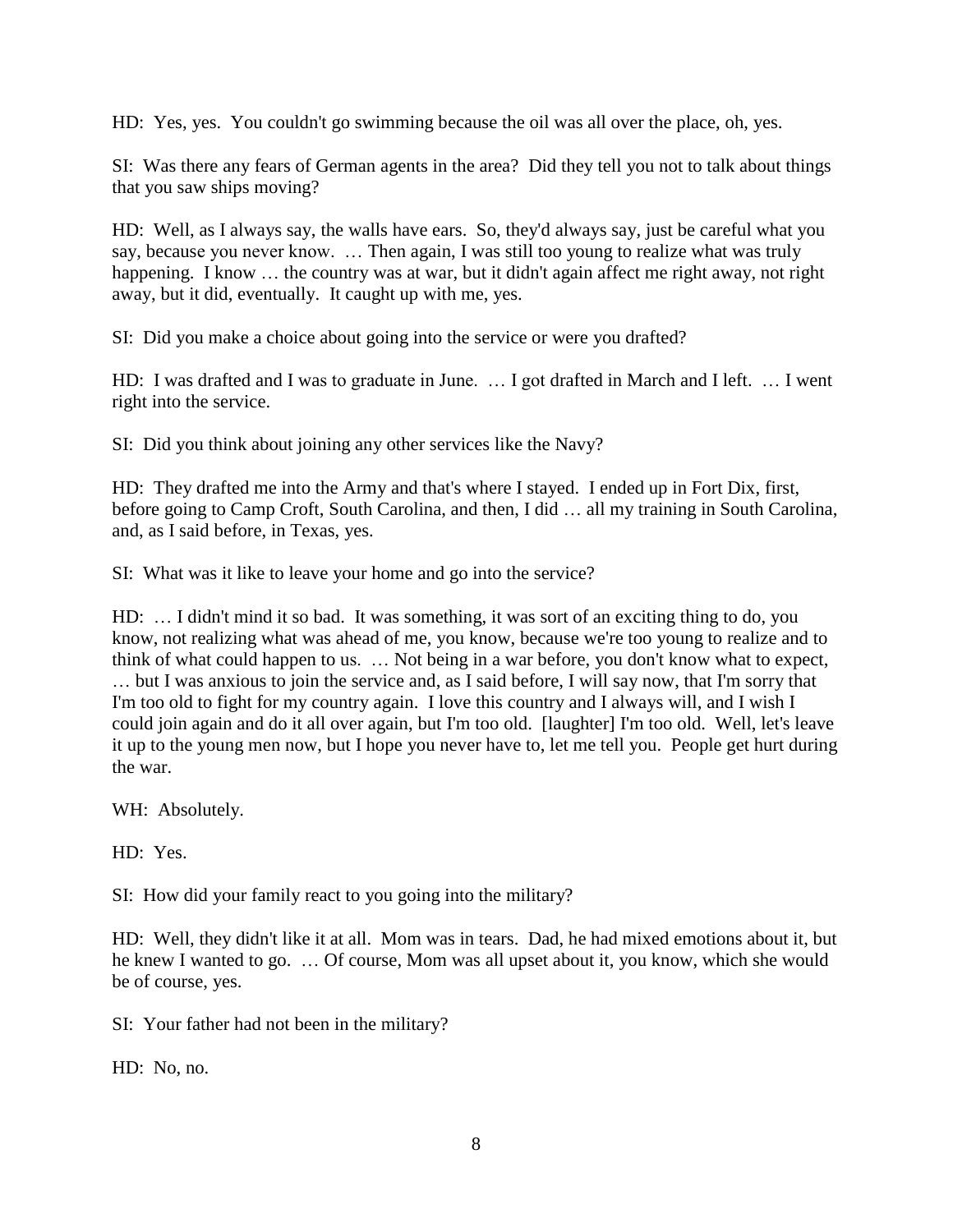SI: Had any member of your family been in the military?

HD: Uncle Willie was in the service. … If I remember [correctly], he was drafted. This is the First World War though.

- DD: … Your brother Bob was in service the same time you were.
- HD: Uncle Bob was in the Navy.
- MR: My father couldn't go, he was 4-F. ...
- HD: He was deferred.
- WD: He was asthmatic.
- DD: He has asthma.
- HD: Oh, okay.
- DD: They wouldn't take him.
- WD: Dad was deferred.
- HD: Okay, I understand, right, yes.
- DD: … I thought you and Bob … were both in the service at the same time.
- HD: Yes, Bob and I were in, yes. He was in the Navy and, of course, I was in the Army, yes.

SI: Did you have the opportunity to talk with any family members who had been in the service about what to expect?

HD: No, no.

- SI: So, you really had no idea what to expect when you went in.
- HD: It was all a big surprise, yes, right.
- SI: Were you the first of your family to go into the service, or have your brother gone in first?
- HD: Was Uncle Bob in first? … I don't know.
- WD: He had to have been.

HD: My brother and I we were both in the service. He was in the Navy, of course. I was [in] the Army, and I don't know who went first.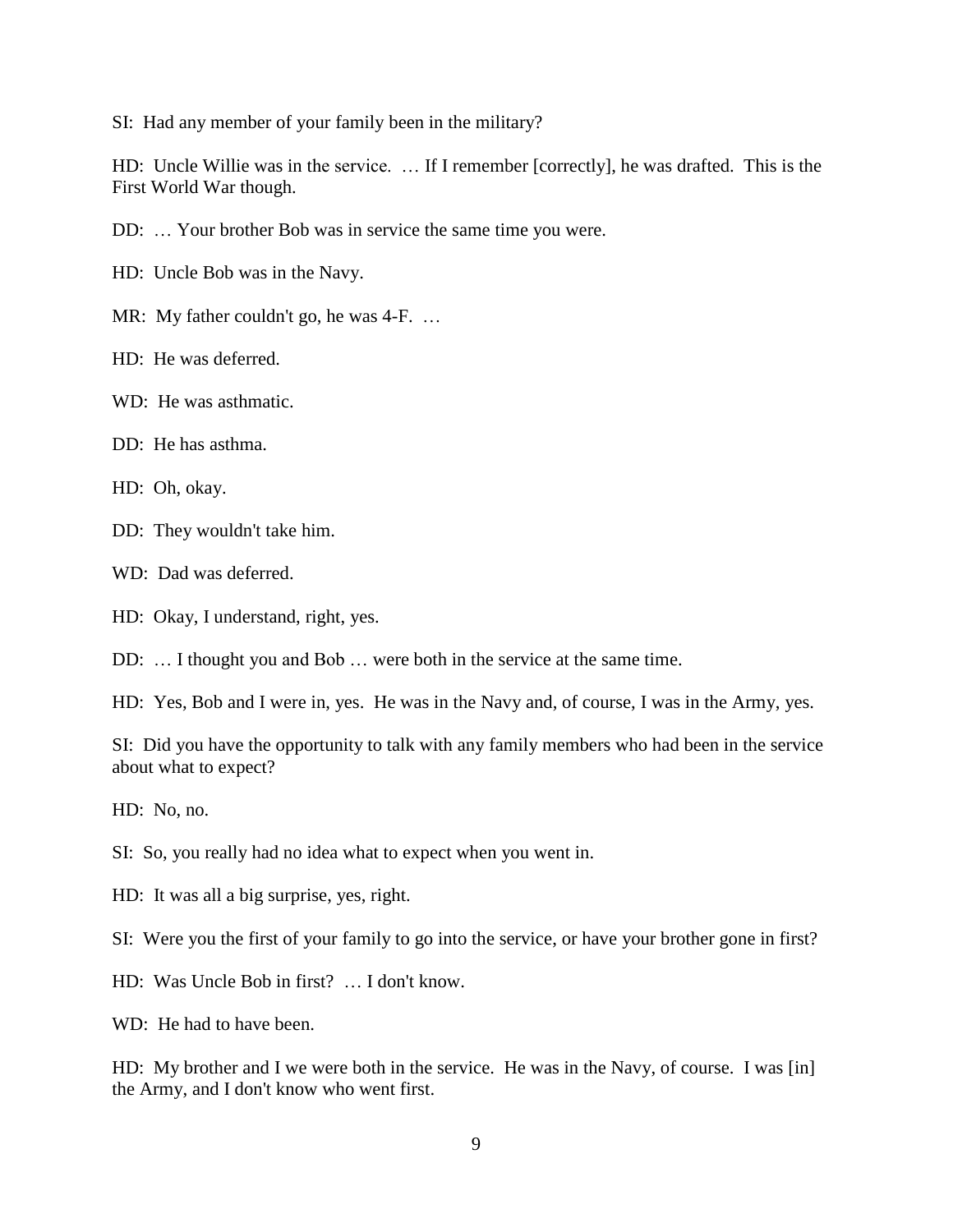DD: ... I think it was Uncle Bob.

HD: It was Uncle Bob. …

DD: I remember seeing him when I was really like a little girl and we were living in Lyndhurst then. … We were living in Neptune when you went in. So, Bob must have gone in first.

SI: I just have one more question about Asbury Park. My grandmother grew up in Matawan which is not that far and she remembers going to Asbury Park and meeting British sailors that were in town. Do you remember any foreign military people being around?

HD: … I had two sisters who were of dating age, Violet and Grace, and they would bring these sailors home, yes. … We had an roller skating rink in Asbury Park … and they met a lot of the sailors there, yes, right. That was the first time I met anybody in the service, yes. I never did get to know them real well. …

SI: Would they come over to the house for dinner?

HD: Right, whatever, yes, pick up my sisters and what have you, yes. Of course we didn't like it, but what are you going to do? [laughter] …

SI: Did you notice any coastal artillery?

HD: We didn't see any of that, not in Asbury Park, no.

SI: How long were you at Fort Dix?

HD: That was just the recruiter, where I went in to register. And then, after that, then, we went on to Camp Croft, South Carolina.

SI: How quickly were you sent to Camp Croft?

HD: Let me check my notes.

SI: Okay.

HD: Just for you, I did this a couple days ago. I reported to Fort Dix on March 29th, … that's when I left St. Rose, and then, April--I don't know what date in April--it had to be early April through July I was in Camp Croft, South Carolina, for my basic training. … July through September was in Camp Swift, Texas, where my advanced basic training [was].

SI: Tell me a little bit about basic training. What do you remember about it?

HD: Drilling, drilling, drilling, and what have you. Well, you go through the whole nine yards in basic training, you know. They teach you how to fight, how to protect yourself, how to throw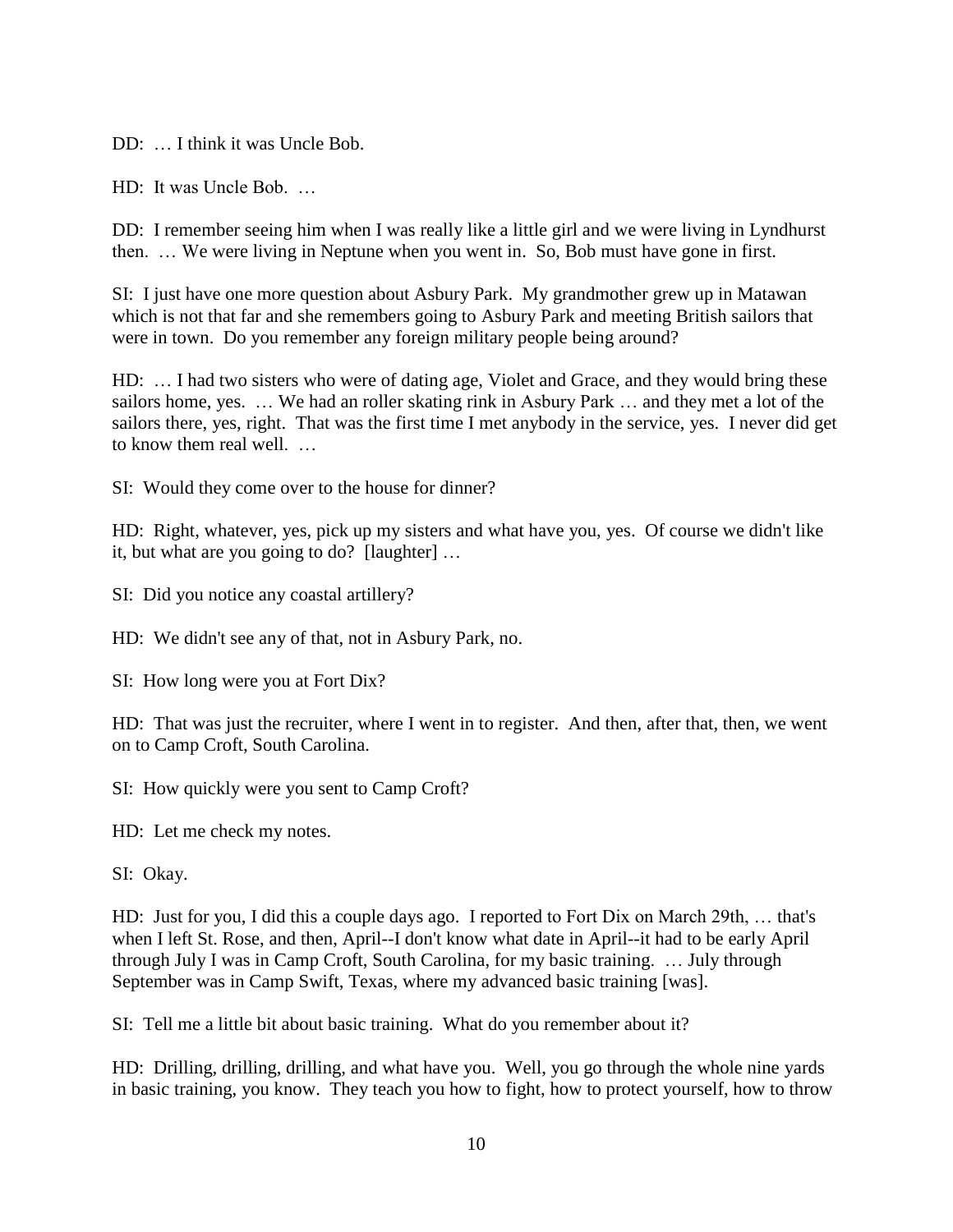grenades, what to do in case of a battle and all the other stuff that goes with fighting. They can give you the basics, but you don't know until you get there to the actual combat you know. … It was interesting. I was still young, not realizing what was ahead of me, and it was all fun and games for the time being, you know, all fun and games, as Wayne knows. …

SI: Do you remember your drill instructor?

# [TAPE PAUSED]

SI: Let me turn the recorder back on. In general, was there a lot of discipline? Were you yelled at?

HD: … All the time, that's part of basic training, sure, got to whip these people into shape to fight a war. We were kids, we were still kids, … hardly shaving yet, you know, yes. [laughter]

SI: Do you remember some of the things they would do to whip you into shape?

HD: Well, you'd take your twenty-five mile hikes overnight, twenty-five miles. You walked all night long, all day and what have you, and then, they would simulate battle conditions and what have you, … the whole nine yards, yes.

SI: Were most of the men in your training unit from the Northeast or were they from all over the country?

HD: All over the country, right. … They had a lot of people, men from all over the States, yes.

SI: Did everybody get along?

HD: Oh, yes, you make out. … There was no problem. In fact, I enjoyed basic training. It was something different, you know, but I didn't mind it. … I had no idea what was in front of me.

SI: How was the training in Texas different?

HD: Texas was the worst place in the world to go to, [laughter] hated that state, God almighty. That was just advanced training, you know, and right after that then we left for overseas, yes.

SI: Were you placed into a unit in Texas or were you still unattached?

HD: I was still unattached until I got overseas.

SI: You went overseas as a replacement.

HD: Right, yes.

SI: Were you trained in any kind of specialty?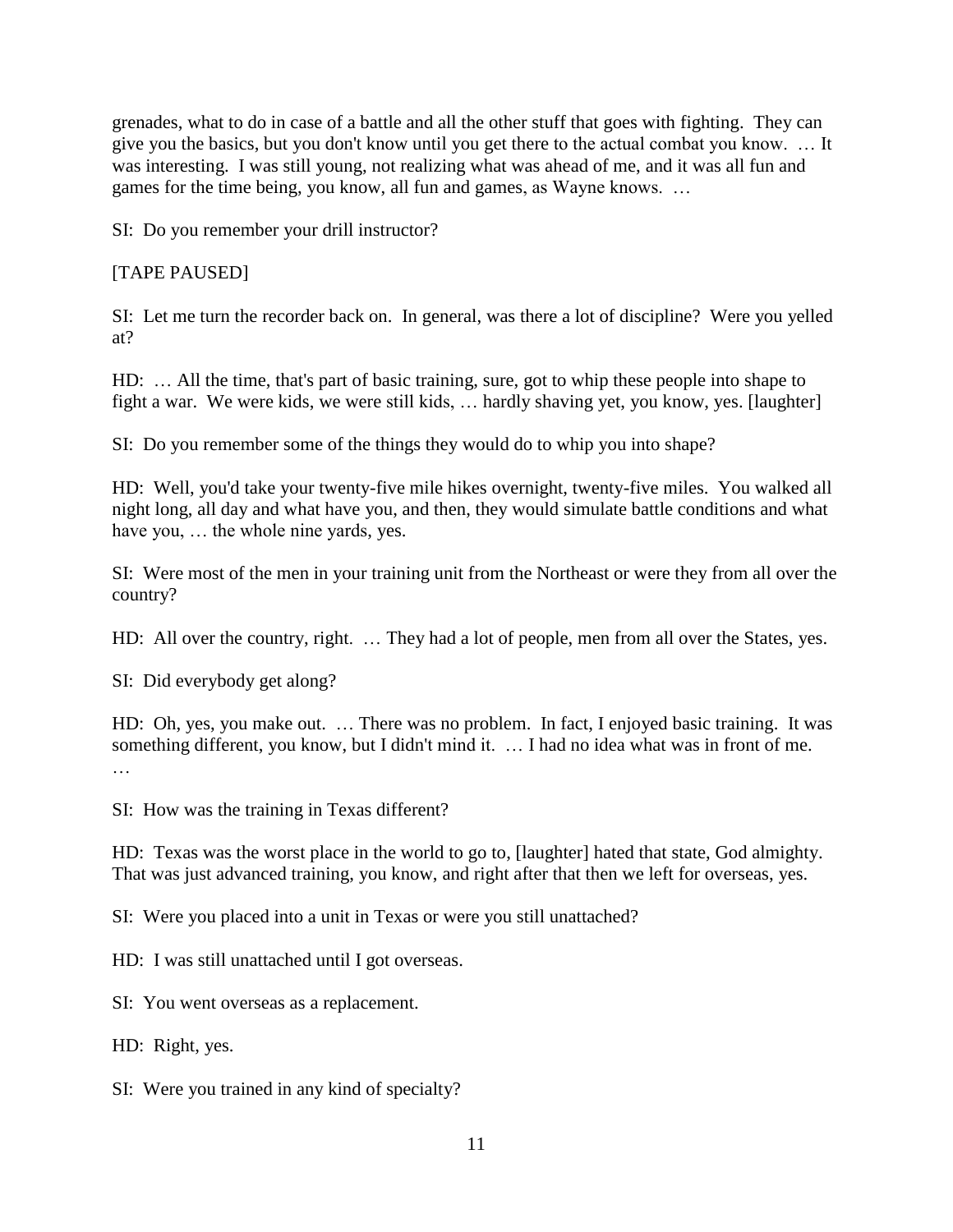HD: Just infantryman, right, yes.

SI: Did they train you how to use bazookas?

HD: Oh, yes, machine gun, bazookas, the M1 rifle and the BAR, Browning, automatic weapons, you know, yes, all that. You were well-trained, as far as how to use the weapons that you had available, yes.

SI: Do you think you were well-trained and prepared when you went overseas?

HD: As good as they could train you for. I mean, they can't train you for everything, too many unknown factors could enter into a war that you don't know. So, they do the best … they could, and then, you went ahead and did it, went ahead and did what you had to do, yes.

SI: Do you remember them bringing any real world examples into the training?

HD: Well, they would have movies and what have you about what to expect, but in the movies nobody ever gets hurt. … They would have what the Germans are up to and what have you because we knew we were going over to Europe. …

SI: When did you know you were going to Europe?

HD: When I got there. [laughter]

SI: When you got to Europe.

HD: When I got to Europe, right, yes.

SI: When you were in Texas, you didn't know if you were going to go to Europe or Asia.

HD: No, no. We boarded the ship and it was called the SS *Abraham Lincoln*--on September the 14th--a troopship. … That's when we headed out and I think at that time we knew we were heading to Europe, because we're heading for Italy, yes.

SI: What was that trip like?

HD: It was just a regular troopship and, on the way over, we were attacked by a bunch of planes, we lost a couple of ships and, at that time, I was still gung ho. … I didn't want to go down with the ship and so I joined the gun crew and after that everything was quiet, until we got to Italy.

SI: Where did the planes attack you?

HD: Where? Out in the ocean someplace, I don't know where, but out there somewhere, yes. [laughter]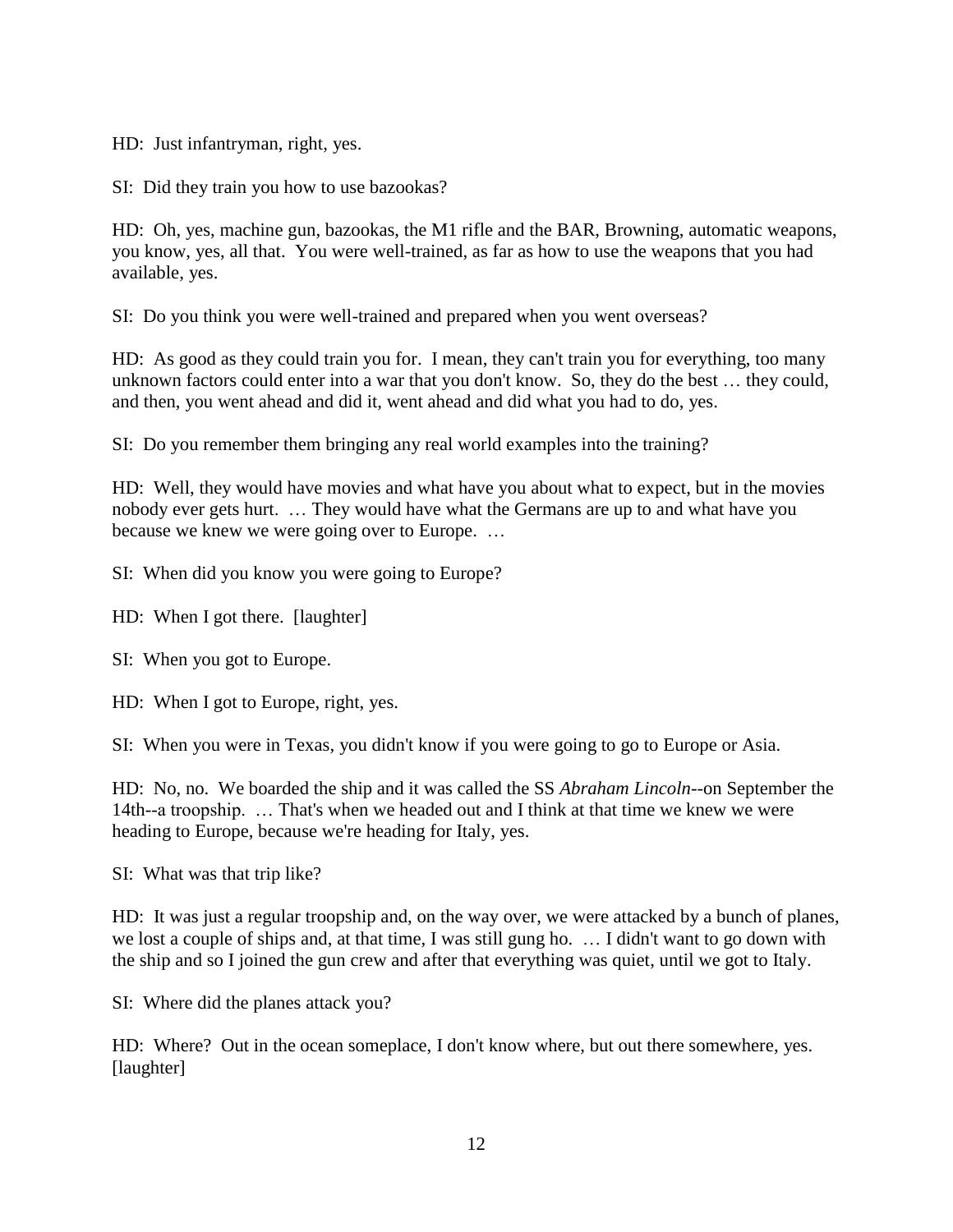SI: Was it by Gibraltar?

HD: No, no. We were only a few miles out, it wasn't far. I don't know how soon they got us, but I don't remember how many days we were out before we were attacked, yes.

SI: Were the planes flying from France or Italy?

HD: … I have no idea. I didn't ask them. [laughter] Nobody told me so I didn't ask them. … That was kind of scary, though. That was scary, you know.

SI: Did anyone strafe your actual ship or was it just the ships around you?

HD: Just ships around me that were hit, yes. No, we didn't get any attacks at all ourselves, luckily. …

SI: It was after the convoy was attacked that you joined the gun crew?

HD: Yes, yes. I decided to join the gun crew. I wanted to go down fighting. I was still gung ho, still a young kid, not knowing what the heck I was getting into. …

SI: You could see from your ship the other ships getting hit and going down?

HD: Yes, oh, yes.

SI: Did the convoy have to keep moving while it was under attack?

HD: Oh, yes, you have to, yes, sure. … I'm not sure if they blew the airplanes out of the sky or not, I don't remember that.

SI: Did they order everybody down into the hold during the attack?

HD: Yes, yes. You're safer down there, yes.

SI: Most people do not see any combat type action until they are actually in the field.

HD: Yes, you're right.

SI: Did that give you an indication of what kind of danger you were getting in to?

HD: Well, it was starting to set in. It was like rigor mortis. [laughter] …

SI: Then you went in to Naples, Italy.

HD: We ended up in Naples, Italy, right, yes.

SI: How did you get to the Third Infantry Division? Were you sent to a replacement depot?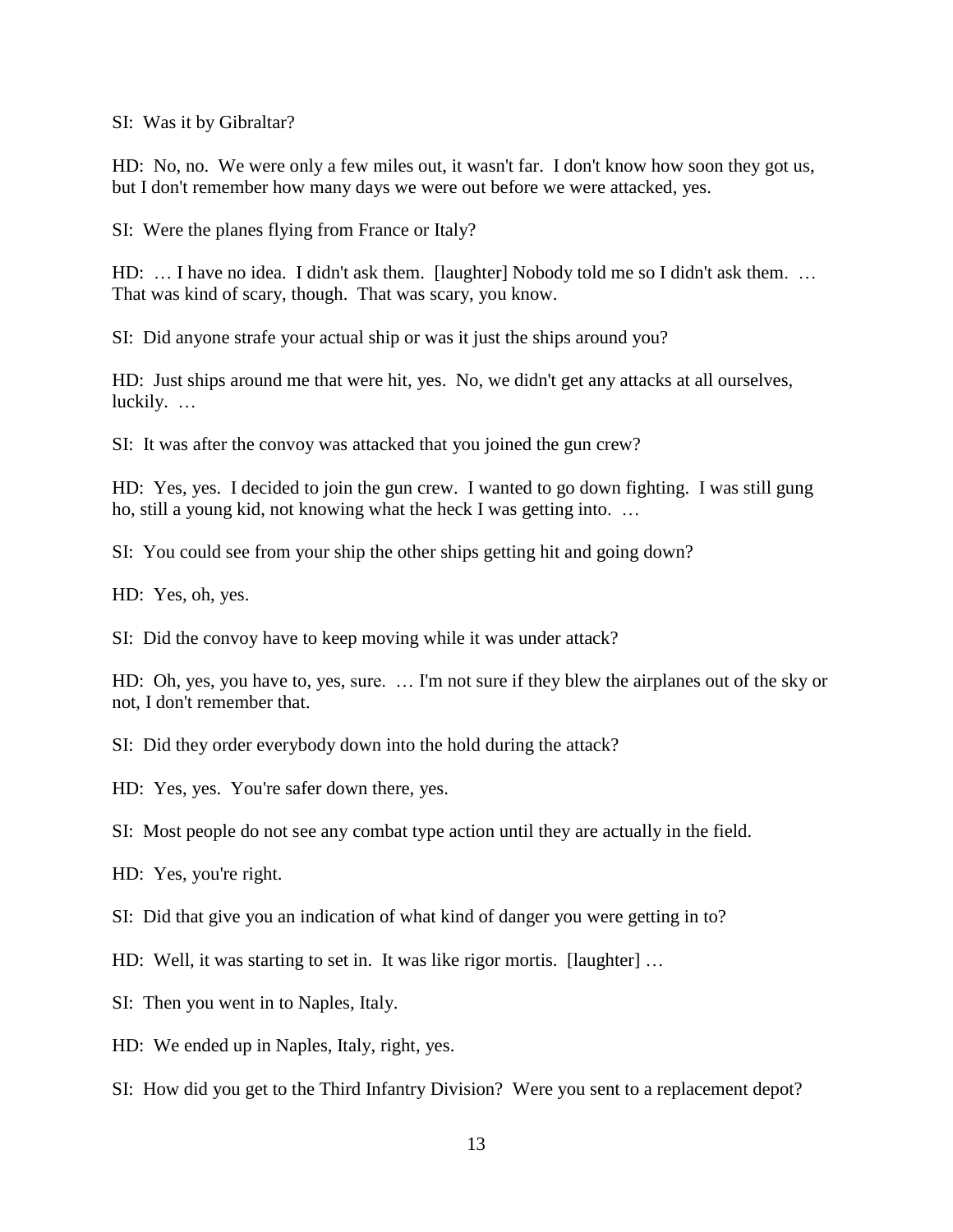HD: Well, when … they were notified that we were on ship, waiting to be unloaded. They thought that our ship was torpedoed. … They said, "What men? There's no men there." Yes, we have a whole troopship of men sitting here, waiting here to be assigned. … Then we were. We left the ship, went to Italy, and then, I was assigned.

SI: How long were you in the holding area before you were assigned?

HD: Oh, about a week or so. …

SI: What was that like?

HD: More training, it was more training again. ...

SI: How did you feel about not being in a unit yet?

HD: I can't answer that, I don't remember how I felt about it. I guess I was anxious to get started, still being young, not knowing that I could get killed. I was ready to go somewhere, you know. So, pretty soon, they told me, yes.

SI: Was it far enough behind the lines that you would not have to worry about enemy air attacks?

HD: Right, yes.

SI: How did you get up to the line?

HD: Marched, we marched, and my first day in combat was my birthday. I was nineteen years old, October 25th, 1943 in a place called the Volturno River. It was right outside of Naples. That was my first day in combat.

SI: What do you remember about your first day?

HD: Not too much, not too much on that. … It was one battle after another and of course at that time, about a week or so later, I was wounded. … I was blown off the side of a mountain and ruptured my left knee and that took me to the hospital for about six months, couldn't move for six months and, of course, the war kept going. … After that, I rejoined the outfit and they were in a place called Anzio. … Anzio was such a horrible place to be in, I don't remember any part of Anzio. I remember jumping off into Anzio, and it was a hell spot, and all I know is that while I was in Anzio I received my first Purple Heart, because I was shot up with my left hand, in a tank battle, and I ended up in a hospital again. At that time, I wasn't too happy. [laughter] [Editor's Note: From January 22th, 1944 to June 5th, 1944, Allied forces engaged the Germans during Operation Shingle, the amphibious assault on the Anzio beachhead. The Allies suffered over 43,000 casualties in the ensuing fighting.]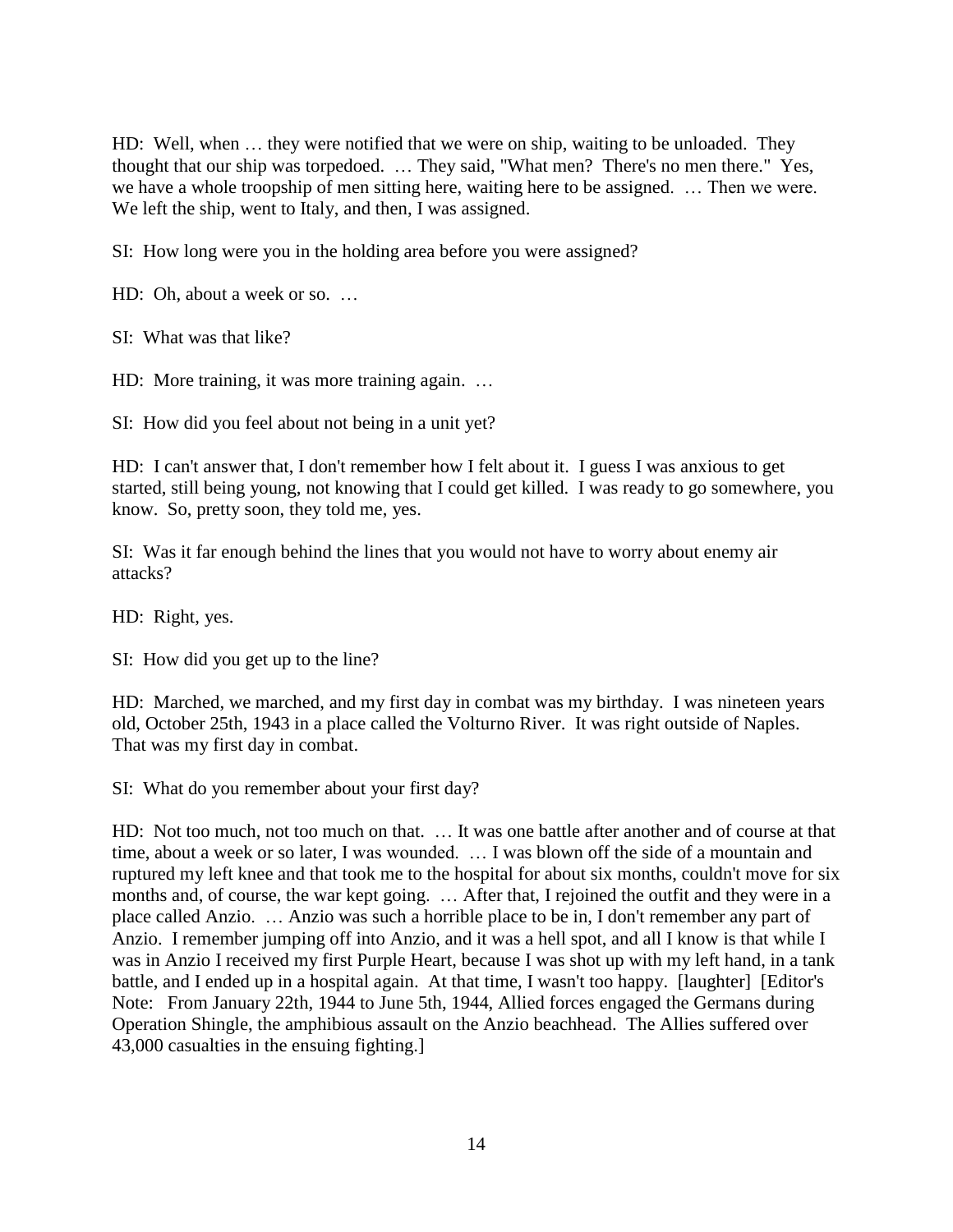SI: When you were blown off the mountain and ruptured you knee, you received the Purple Heart.

HD: Yes, I'm sorry, that was my first one. My left hand was my second one then I'll come to the third one later, yes. Just be patient we'll get there. [laughter] … My left hand, I got shot up on May 12th, and I was in the hospital from May to July.

SI: How long were you in Anzio before you were wounded?

HD: A couple of weeks. … Yes, right. As I said before, I don't know much about Anzio, it was such a hot spot that it's just a blank to me. All I know, at one of the battles I was wounded, and then, I went into the hospital.

SI: You are only initially with the unit for about a week before you were injured.

HD: I think it was a week or so. I could be wrong, but I think so, I'm not sure.

SI: Like were you able to integrate yourself into the unit or get to know anybody before you were injured?

HD: Well, in the service, when you're fighting--and Wayne will verify that--you don't make friends. You have buddies, but you don't make real friends, because you never know if they are going to be there the next second, you know. No, it's a tough way to live it is, but you do what you have to do.

SI: Do you remember the name of the mountain that you were on when you were wounded?

HD: No, I don't know. It might have been a field, it might have been woods, I'm not sure. …

SI: I'm just trying to get a sense of how far had you gone in that week between your first day in combat and then getting wounded.

HD: Well, as I said before, it's a tough question to ask because I don't remember too much of all the time I was in Anzio. …

SI: How far had you gone from the Volturno River to that mountain?

HD: I don't remember, can't answer that question at all.

SI: Did you make a lot of forward progress?

HD: Oh, yes, we kept moving. We kept moving, and it was one town after another that we were trying to get, one battle after another, you know.

SI: Had you gone through Naples or were you still trying to get to Naples?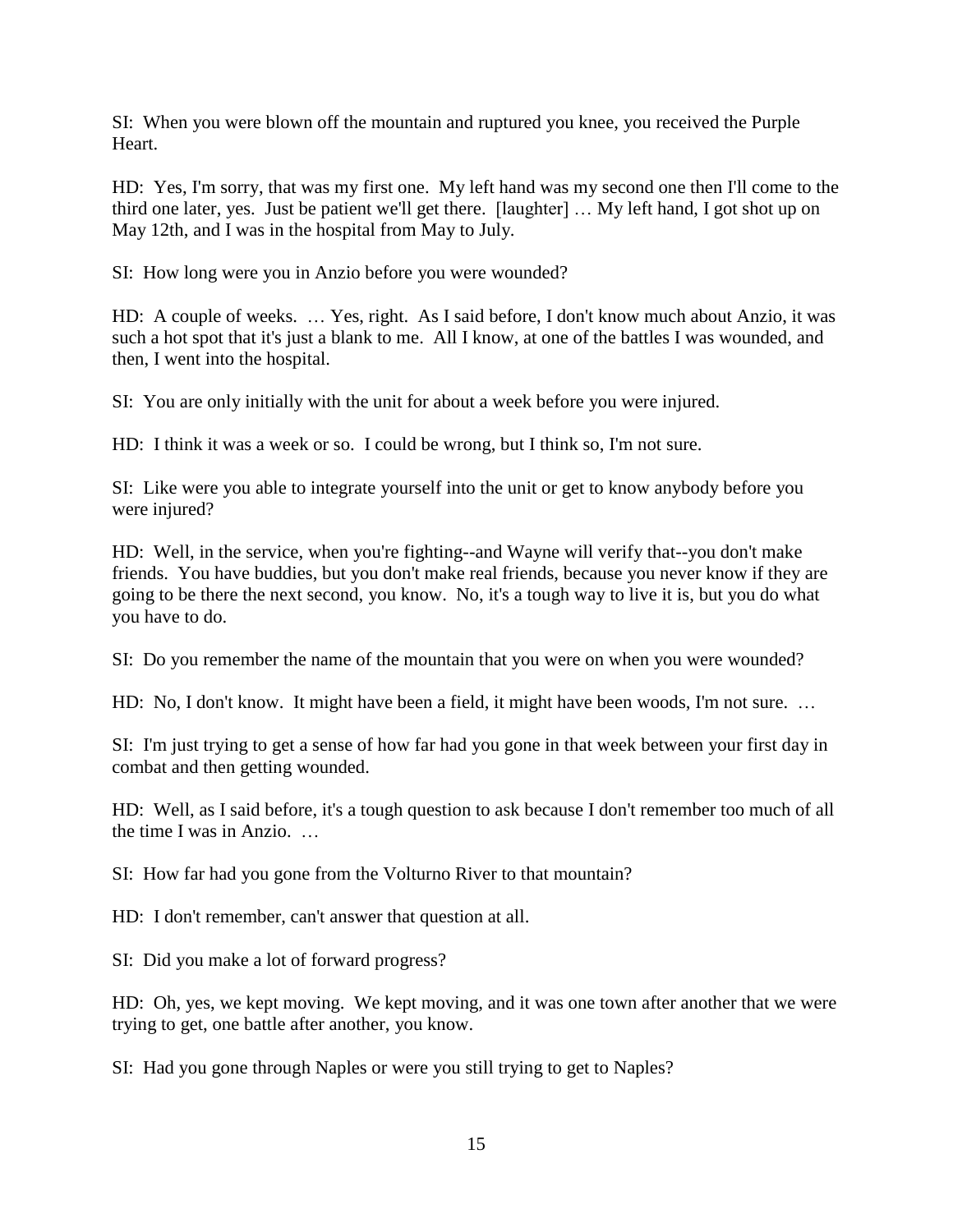HD: This was beyond Naples.

SI: What was life in the field like?

HD: During or after battles?

SI: During battles.

HD: During the battles, staying alive, that's what you had to do. You had to stay alive because as Wayne knows … you're trying to stay alive even though you're seeing your buddies fall down right alongside of you, being wounded and killed. You often wondered, "Gee am I going to be next?" Before a battle you're nervous and afraid as like the devil. You can't believe how afraid you are. It's a wonder we didn't die of fright, but once the battle started then you're busy trying to stay alive. Oh yes, war is hell if you want to use that word. [laughter]

SI: How would they prepare you for each day's fighting? Was there an orientation?

HD: Yes, there was always orientation first, which after you've been through a couple you didn't want to hear it anymore, you just as soon go home, you know. I wanted to go home. I wanted to go home to Mom. [laughter] It wasn't fun and games, let me tell you.

SI: Does anything stand out about that first week? What were you doing when you were hit? What were you trying to do?

HD: Just fighting, just fighting. Incidentally I was under General Patton's … Army, Third Army. I was in Company G, 7th Infantry, 3rd Battalion under General Patton. … I was in with Patton from the time I was assigned. I was assigned to the 3rd [Infantry] Division which was governed by Patton, and I had been with him ever since, yes.

SI: You mentioned that you remember getting into Anzio. Can you tell us a little bit about that period? Did you go in on a landing ship?

HD: … I didn't make that landing. All I remember, the part of Anzio before I forgot about everything else, we were in a trench waiting to be called to go into the service, and all I know there were GIs laying around which had been killed right alongside you, and I remember looking at them and this and that, wondering, "God, am I going to be next," you know, and then we were called up, and then after that, I have no recollection after that.

SI: It must have been difficult to go back that second time into Anzio.

HD: Oh, yes, sure, but you do what you have to do. I was not a conscientious objector so you do what you have to do, you know, hoping that you'd get out, that you stay alive the next day, yes.

SI: Do you remember any cases of men that you were with that they refused to go forward?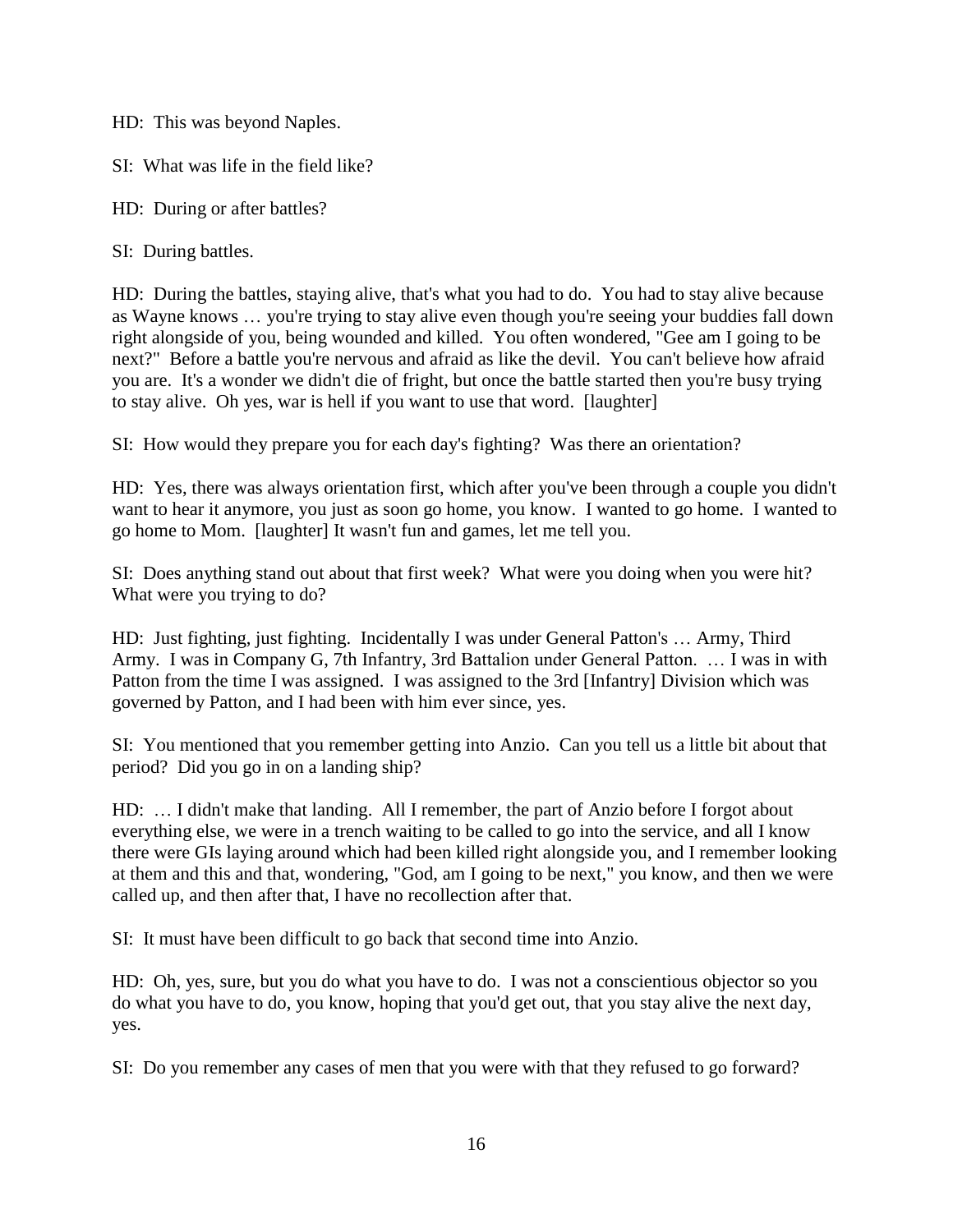HD: No, we never had that. …

SI: At night would you continue fighting, or would you just stay down in a foxhole?

HD: Yes, you would be in a foxhole. There would be lulls--it wouldn't be fighting twenty-four hours a day. You would have skirmishes here and there, as Wayne knows. ... You're not fighting twenty-four hours a day, you know.

SI: Would you be in the foxhole with somebody else?

HD: Always somebody else, right, yes. Because when I had that shrapnel on my left hand I was in the foxhole thinking I was safe, and the tanks attacked and they shot off whatever they did and it hit a tree and I got a piece of the shrapnel in my hand, here. It wasn't very kind of them, no.

SI: The other soldier in the foxhole--was he the one who initially treated you?

HD: No, he was all right. I was the lucky one. … I ended up in the hospital again. I spent more time in the darn hospital than I did on the frontlines.

SI: What was the hospital like?

HD: They treat you well. … I had no problems with hospitals, yes. They do what they had to do to get you out and I was always anxious to get back to the service. I was still gung ho.

SI: How were you able to get back to your unit? A lot of soldiers that got wounded would end up in other units.

HD: I always ended up in the same outfit, always ended up in the same outfit. How I did it I don't remember, but I always ended up in the 3rd Division. One time I got back and the lieutenant says, he said, "My God Henry, I thought you were killed." [laughter] I said, "No, here I am." What bothered me was they could have sent a telegram to Mom and Dad saying I was killed dead, you know, but I surprised them--I came back.

SI: Where was the hospital?

HD: It was Naples, it was down in Naples. Naples is a filthy place, filthy place--God it was terrible--yes, but the hospitals were clean.

SI: The Germans did a lot of sabotage in that area. Do you remember seeing wrecked ships and that sort of thing?

HD: Oh, yes, that was always there, yes, right, because that was long after they had left.

SI: Was the German Air Force a big threat while you were in Italy?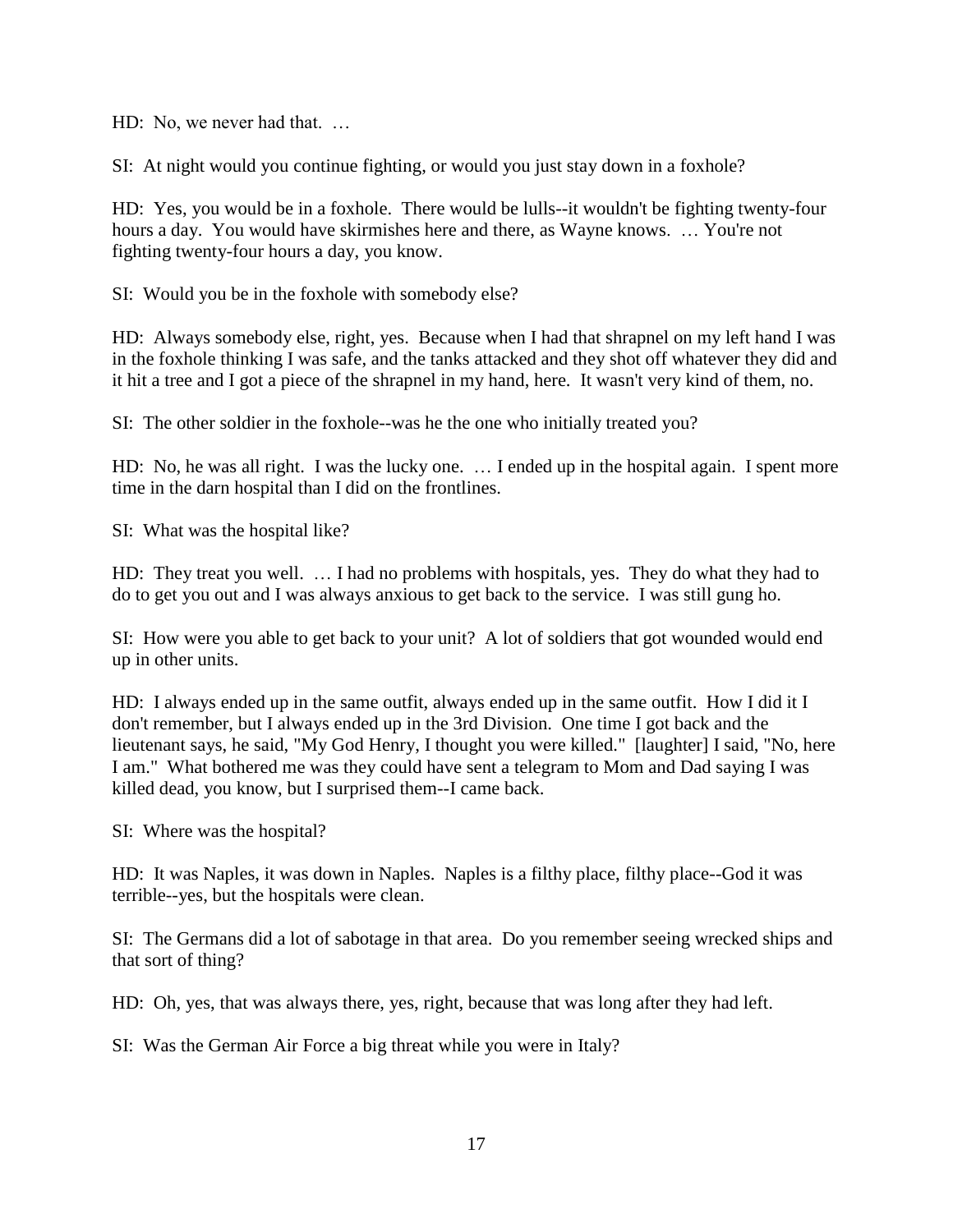HD: Not too much. We had depleted the Air Force. There weren't too many planes left, you know. We were lucky there because being strafed by an airplane is terrible. You can't get away from it, nor can you get away from tanks. …

SI: When you were on the line, were you ever attacked by airplanes?

HD: Yes, oh, sure. They would strafe us. Not many planes were available, but they used what they had. What are you going to do? … I rejoined the outfit after I was hit in Anzio. I took part of the invasion of southern France--that was only three months after D-Day--and I was involved. I did my training when I came back from the hospital, rejoined the outfit and I was there long enough to train for the invasion. … On the invasion itself, we came down the ladder that you see on the ships, climbed down the ladders onto the landing craft and we headed for shore. … The landing craft hit a water mine and forty men were killed and a half a dozen of us were left. … There was something on my back--I couldn't move--and I was afraid I was going to drown because the ship was sinking and I could swim like a fish. Finally, one of the survivors came along and cut me loose and I was bleeding--that was my third Purple Heart. So, again I ended up in the hospital. [laughter] I had reservations in the hospital, let me tell you. [laughter] [Editor's Note: On August 15th, 1944, the Allies initiated an amphibious operation in southern France named Operation Dragoon, with American forces suffering over 10,000 casualties.]

SI: What was on your back? Was it just your back pack?

HD: I have no idea. Something was lying on my back, it could have been whatever it was--I couldn't move. I couldn't get out. … He came along and cut me loose, then we came on shore. I ended up in the hospital for a week or so, and then, I rejoined the outfit again in southern France. … Of course, during that time we had a lot of battles, town after town until finally at one town that we hit. The Germans counter-attacked with tanks, and we had to give up, we couldn't survive, all we had were infantrymen, and you can't fight tanks with guns. So, we just had to give up. About thirty or forty of us were made prisoners of war, and I was only a prisoner for about two and a half/three months. … Then, one morning, the Americans overtook the area where we were stationed. The Germans left, and I was back with the Americans.

SI: You captured in the period after the Battle of the Bulge?

HD: I wasn't part of that at all. Fortunately, I wasn't part of the Battle of the Bulge. That happened, but ... not where I was. ... That was out in Bastogne. ... Patton wanted another invasion just three months after D-Day, and he wanted another invasion to get behind the enemy lines because they were getting strong and that's why we went there.

SI: What do you remember about that long period from when you got out of the hospital to when you were captured? What was like daily life like?

HD: … Get out of the hospital, rejoin the outfit, invasion of Southern France, and then we were captured. It was just one battle after another. There was one battle after another, one town after another we took, you know, and there's one town that we were captured. We were trying to avoid capture so we were running from house to house and it got down where my buddy and I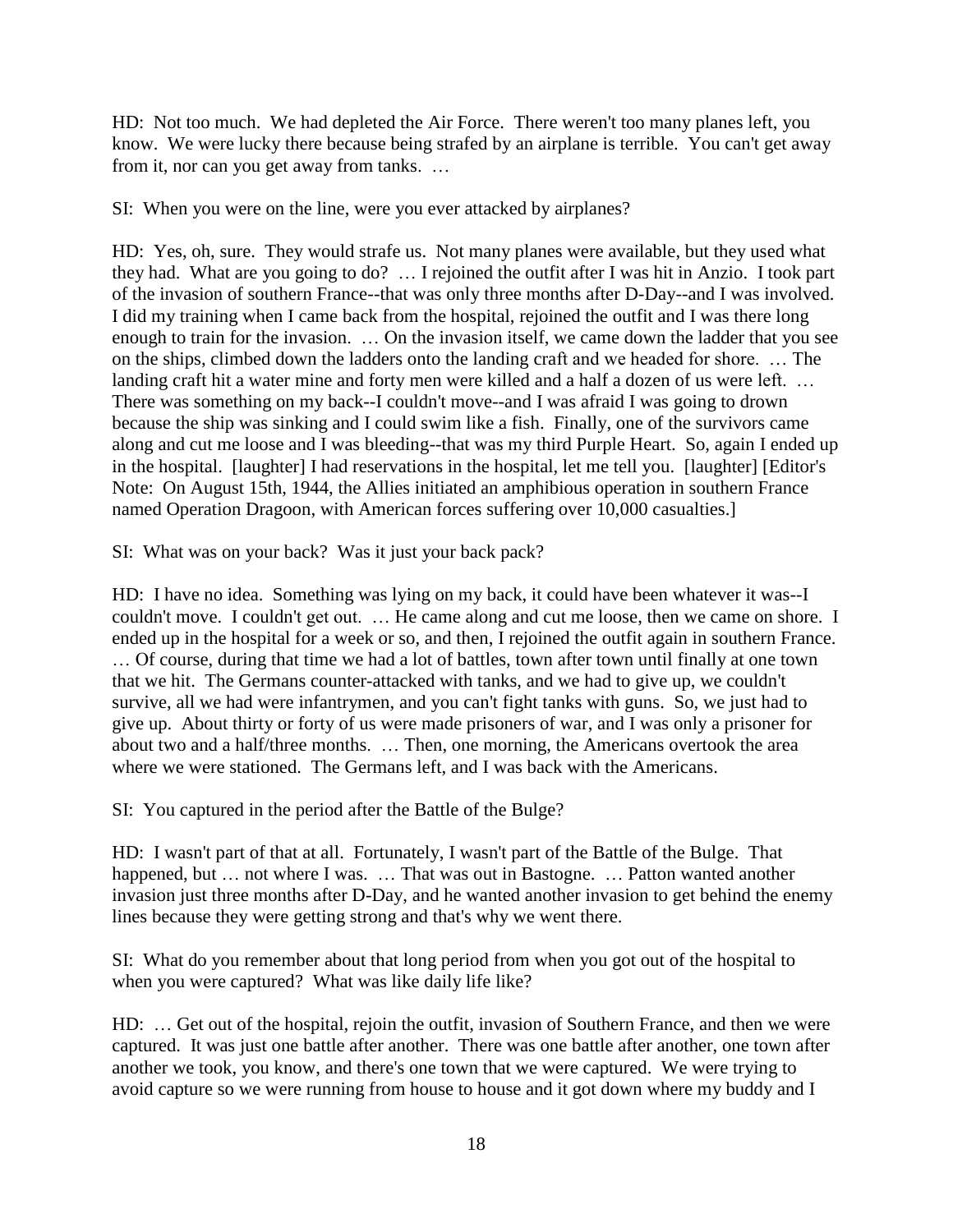got to one house and we wanted to run to the next house and he said, "Well, what do you think Henry, do you want to go?" I said, "I'll follow you." So, he took off, and the tank opened up and he disappeared. … Then we just had to give up, and that was the end. Then, I was a prisoner of war, and then, I was recaptured. So, in a nutshell that's the story of my life in the service.

SI: You were hungry when you were a prisoner of war?

HD: … Well, a little bit. … When I came home again I ended up in the hospital. I came home and because of the lack of food and the diet I came down with yellow jaundice, and I couldn't stay out of the darn hospitals. So, I came home and Mom and Dad had to take me to the hospital. I was in there for--I don't know for how long. … Anyway, but we got through it.

SI: How did the Germans take you from where you had been fighting to wherever they held you?

HD: Walk, walk and walk, just walking. We must have walked three or four hundred miles, maybe five. For three months we just kept walking. The frontlines were moving so fast that they had to keep us ahead of the lines and we just kept going. Food was scarce. I don't know how we ate or what we ate, I have no idea. We sure didn't carry any food with us and the Germans had nothing. So whatever we found in the woods or what have you, we would gather and eat just to survive, you know.

SI: Was it always just this group of thirty to forty guys?

HD: Oh, no, we joined a whole gang, a couple of hundred of them, yes, quite a few.

SI: You make it sound like constant marching. Did they ever put you in temporary camps?

HD: No, maybe for a day or two they would stop, and you'd be sleeping outside all the time, no barracks to stay in. You were always outside in all kinds of weather, you know. You asked about what time of the year [it was]. … That was April, so it was getting a little warm. March 15th is when I was captured.

SI: It was May when you were liberated?

HD: Yes, you're right. … March 15th to May 20th.

SI: You were liberated after the Germans had surrendered on May 7th, 1945.

HD: Yes, yes, oh yes, oh, yes. I made the invasion of southern France three months after D-Day, because Patton wanted a group of men to go in behind enemy lines because we were taking kind of a shellacking at that time, so he needed support. Did you ever see the movie *Patton* (1970)? … I forget who it was, but he was the one in charge of putting us together to make the invasion. Invasion is quite an exciting thing to be part of, let me tell you. All these ships and all blasting away, you know how it is--Wayne you know--but I lived through it, the good Lord was good to me, sure.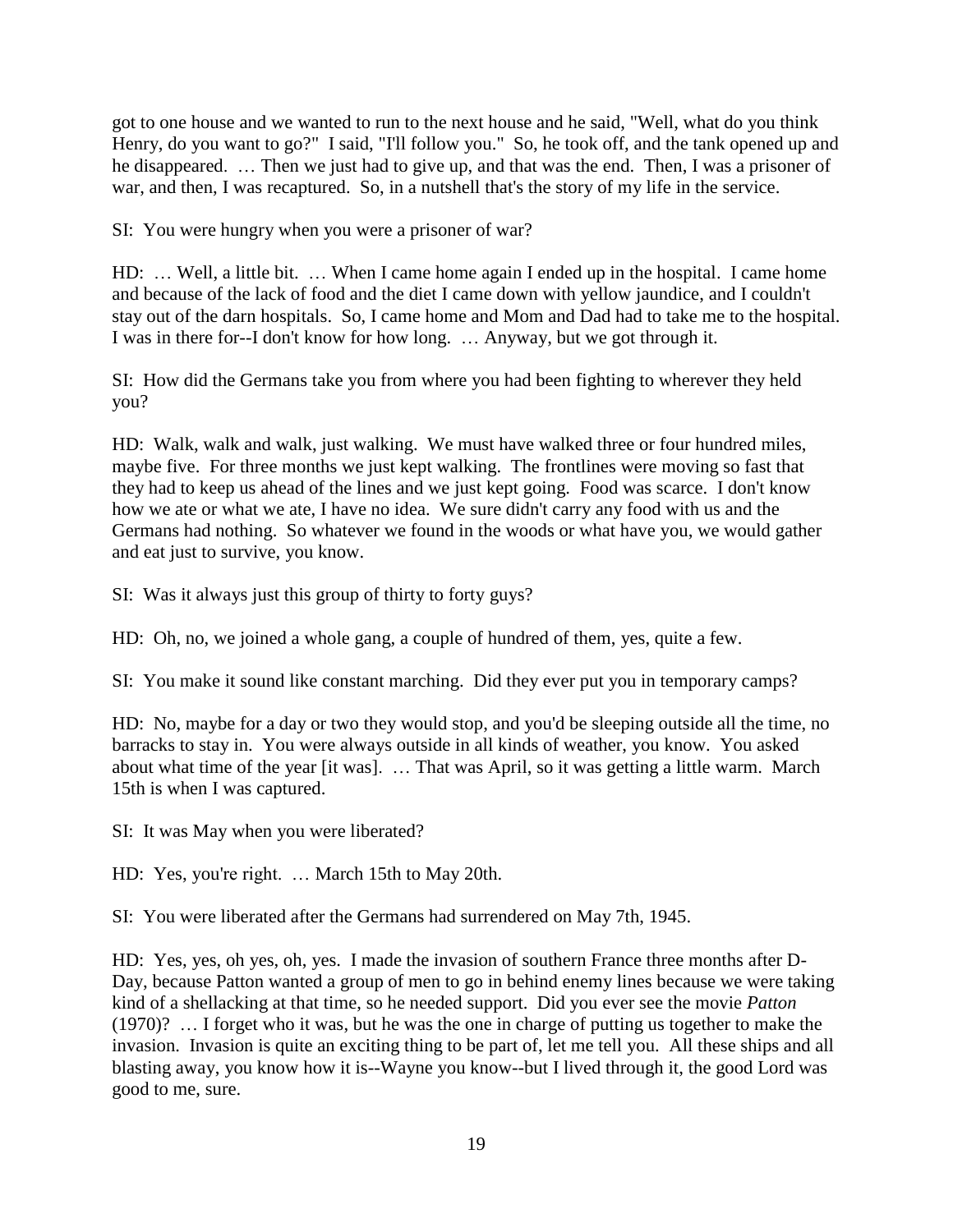SI: When you were wounded on the beach how quickly did they get you off the beach?

HD: Well, that afternoon, because it was a morning assault and because I was bleeding from the eye like crazy, so they took you right off. … The hospital ship was right out off in the harbor, so they took us right over there.

SI: Being in and out of the unit because of your injuries, was there a lot of turnover?

HD: A lot of turnover, yes, right. See I was in the hospital too much--the only thing I made was PFC. I wasn't there long enough to show what I could do. I should have gotten Congressional Medal of Honor for being in the hospital most of the time. [laughter]

SI: How did you get along with your officers?

HD: Oh, fine, I did okay. You have to get along with them whether you like it or not. ...

SI: When you were in battle did you feel that you always had the supplies?

HD: No, always had what we needed. No, the officers I had no problems [with]. Now, we would have these what they called "ninety-day wonders" you know, but they were knocked off pretty fast. The Germans seemed to single them out, you know, so I'm glad I wasn't an officer. I was just a doughboy. …

SI: Did you have any contact with civilians in France and Germany?

HD: Once in a while we would. If we overtook a town they would bring out food and wine and stuff like that, yes, because the French people they like their wine, you know, but I didn't become an alcoholic, no. The civilians were fine. They were happy to see us, let me tell you to get out of the German hold that the Germans had, and when the Americans came they were very delighted to see us. They couldn't do enough for us.

SI: What did you think of the Germans as an enemy?

HD: They were like mad dogs, that's all they were, but they weren't bad. I'm glad I was a POW of Germany rather than Japan because the Japanese, they were insane, but the Germans who held us captive, they weren't too bad. I mean they weren't good, they mistreated us a little, didn't feed us or what have you, but at least my recollection being a POW I knew I was okay, but I worried about Mom and Dad receiving the telegram that our son is missing in action. That's what bothered me, because they received three telegrams before that saying I was wounded in action. … I always say the Germans couldn't kill me so they had to capture me to see what kept me going.

WH: Did you ever get to shoot the breeze with the Germans who took you prisoner?

HD: With the Germans? No. …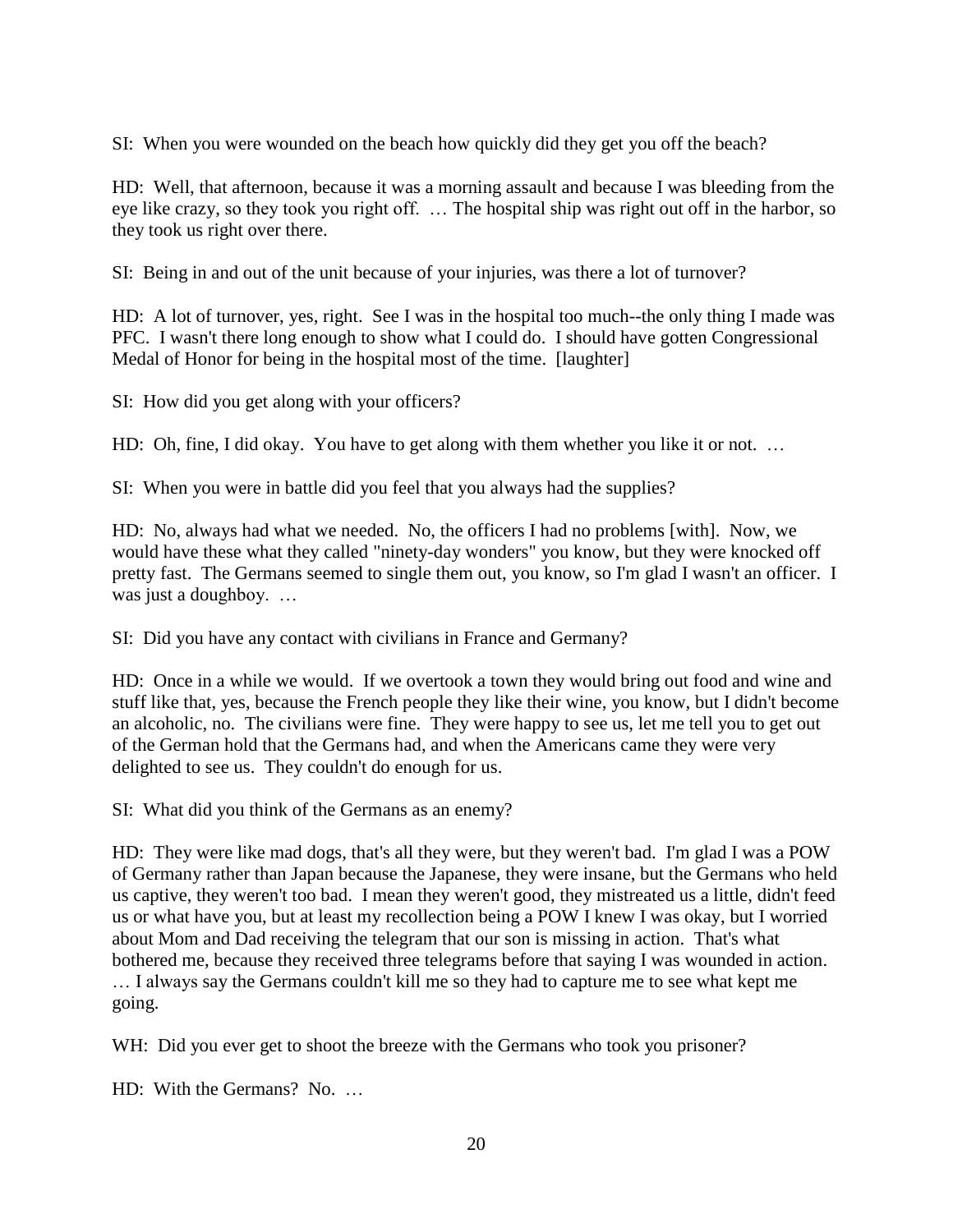SI: Did you see the Germans more as people once you got closer to them?

HD: Oh, yes, yes. No, as I say, while they didn't mistreat us, … they didn't treat us good, you know. After all, we were prisoners of war, you know, we were POWs. … They were all right, but again I was delighted that I was a prisoner rather than fighting. At least I know I was going to get out of this mess alive. …

SI: Since you were never brought back to an actual prisoner camp, were they able to get word out that you were being held prisoner and were not just missing in action?

HD: No, no.

SI: You were always listed as missing in action.

HD: Missing in action. …

SI: Your family did not know until the end of the war that you were alive.

HD: Right, yes, absolutely, yes. Once we knew we were safe back in American hands, I forget how I notified Mom and Dad. ...

WD: The Red Cross would have probably handled the notification.

HD: They would have to.

DD: I remember when they found out you were missing.

HD: Yes, yes.

DD: I think your father [had a heart attack].

HD: I got that telegram here.

SI: He had a real heart attack?

DD: Your father fell off the train, had a heart attack that day.

HD: Yes, he did. You're right.

DD: I remember my mother getting the call, … my mother was his sister, and just coming back and sitting in a chair and crying her eyes out that her brother was missing.

JG: How did you get out of being a POW? How did that take place?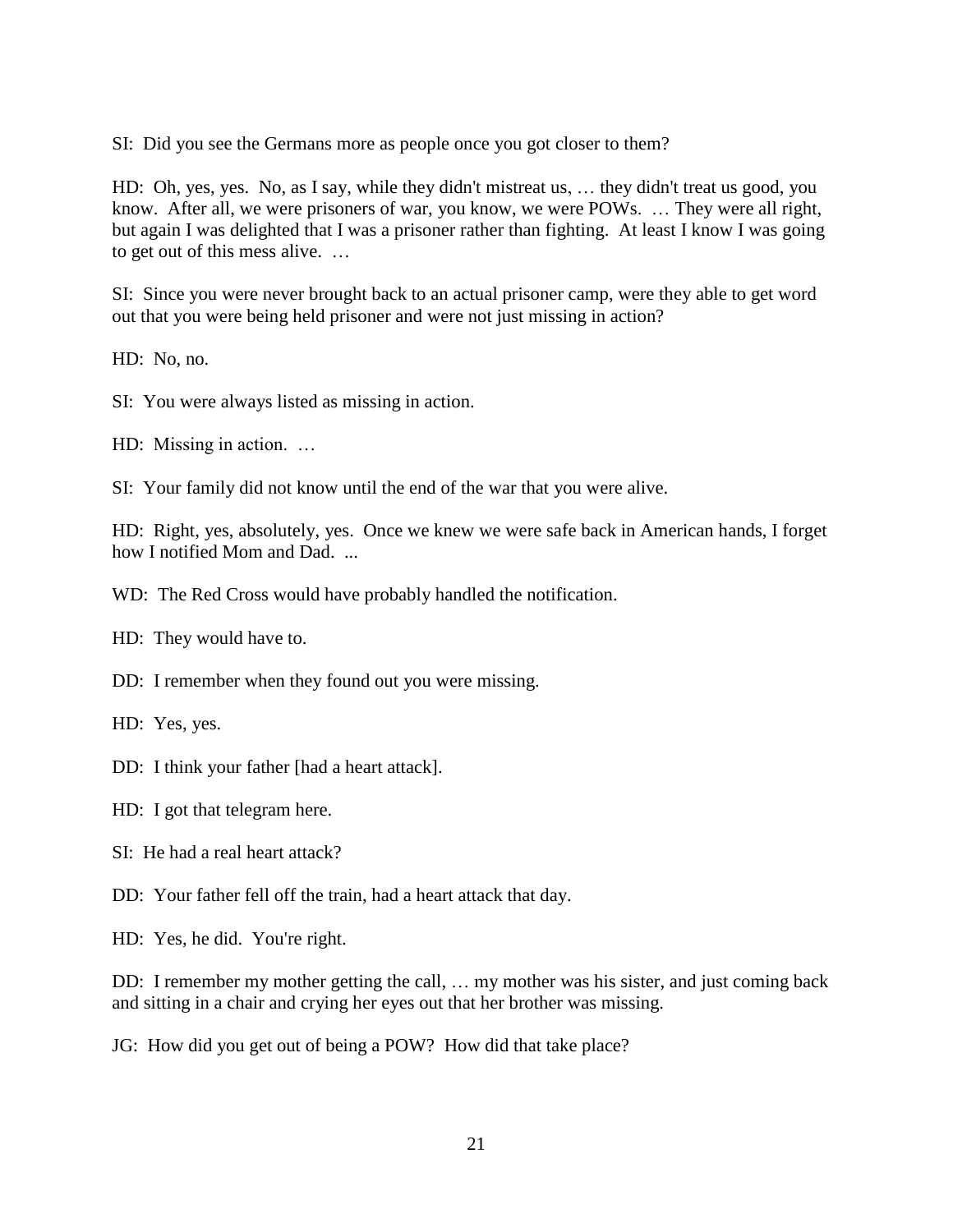HD: We were in a field … every night or staying some place and this one morning the Americans overtook the area and the Germans fled. They knew the Americans were close to them so they fled and left us alone. … The next thing we knew ... the Americans had us. …

SI: Had you lost a lot of weight during that time?

HD: … Nothing to eat and walk and walk--good exercise, let me tell you. Yes, I was a picture of health. [laughter]

SI: Did the group lose anybody?

HD: No, no. We did have a nationality that was there, I don't know how he was killed. Whether he tried to escape or not, I don't know, but we had to wait an extra day or so because they had to cremate the guy … and set him on fire. So, that time we had to wait a day or two until that was done--still outside, you never got inside. If it rained, so you got wet, you know, you sleep wherever you sleep and what have you.

SI: Did the guards mistreat you by hitting you?

HD: No, they weren't brutal. I mean at times it was tough, but it was all right. I say all right--at least I know I was alive. I knew, I realized I wasn't fighting anymore, and I realized 99% I'm going to come out of this alive. I was delighted to be a POW--at least I wasn't fighting anymore. Whether or not we were going over to Japan to fight them, I had no idea. There was some talk about it, but I'm glad I didn't go. … They didn't ship us out.

SI: When was that, after you had been liberated?

HD: Yes, after I was liberated. We were still fighting Japan, you know, but there was some talk about us going over there, but fortunately we didn't have to go. So, I came home instead where I was safe and cuddly with my parents.

SI: Can you tell us a little more about what it was like living in the field during battle?

HD: It seemed to me normal living … if I remember. I think it was normal living. You just were hoping that you'd be alive the next night, but without the battles you relax, you didn't have to worry about it. You kept your weapons clean, you had enough food to eat. Americans always made sure you were fed, you know, so it wasn't bad during the interim between the battles. It was just when the battle was coming up, that's when you were scared to death, you know, but it was all right. Fieldwork wasn't bad, being out in the field wasn't bad. It could have been worse, but it wasn't bad.

SI: Are there any battles beside the invasion that stand out?

HD: I think the invasion stood out more than anything else. … It's everything that you see in the movies, climbing down the side of the ship with the ropes and what have you, and all these ships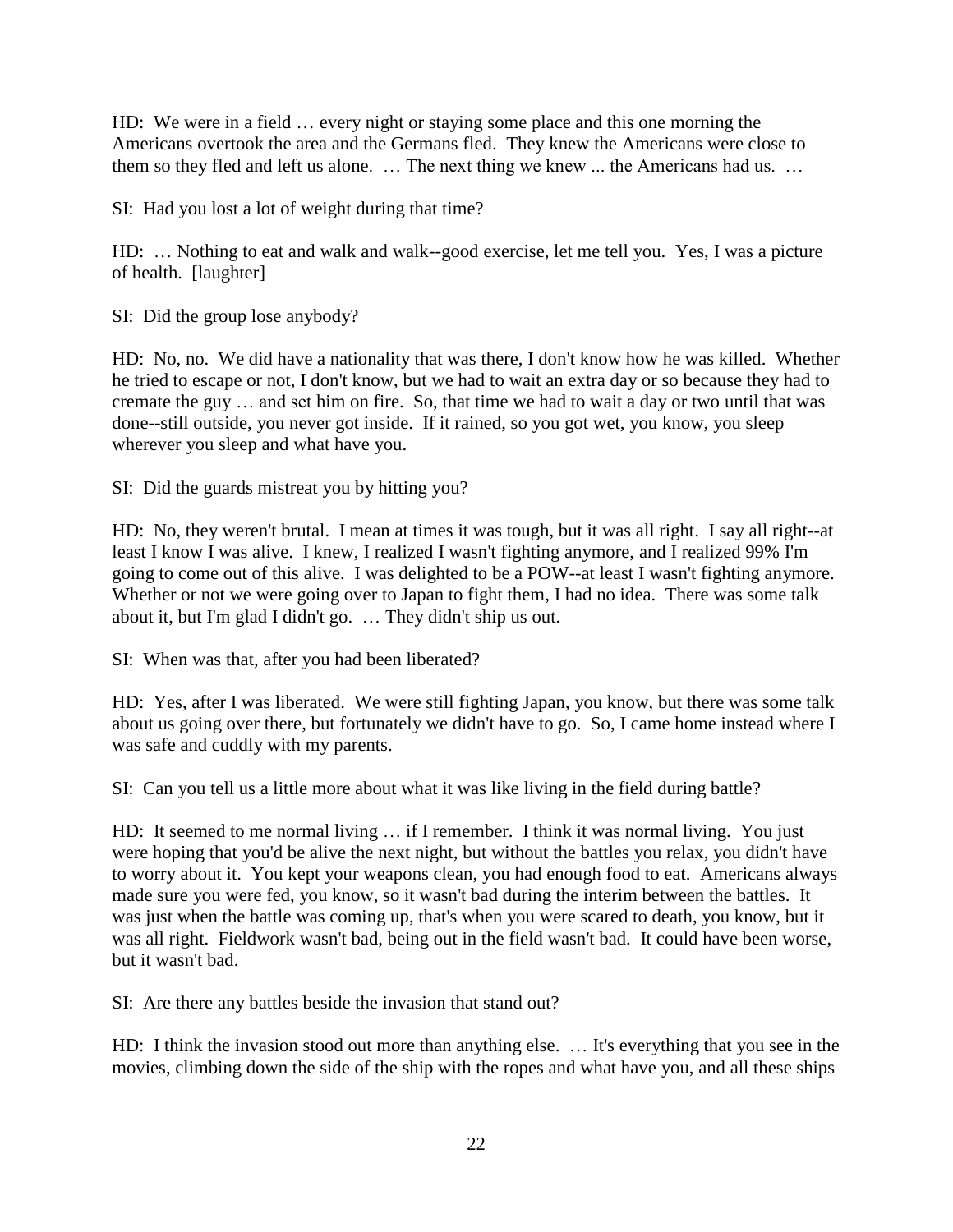shooting at the enemy. ... It's exciting--dangerous, but exciting. Yes, the invasion was the ultimate that, I thought it was great, not wonderful, great, you know.

SI: Did you have any non-physical problems during that period?

HD: No, not until I got home. When I got home then I was nervous and jerky. Of course, I'm always jerky anyway, you know. [laughter]

SI: In these battles, what was the biggest threat, rifle or artillery fire?

HD: Artillery. Oh, you can't get away from that, that's brutal. I mean that was the first thing that I was told when we joined the outfit--during an artillery barrage go as fast as you can away from it, not backwards, frontwards, just get out from under it because that stuff comes all over and, of course, I understand you never hear the one that you get killed with. … The area always smelled like sulfur after the battle was over, after the artillery was lifted, but no I dreaded the artillery [more] than the rifle. …

SI: Were you ever able to get better shelter from the artillery like because the foxhole does not give you much protection.

HD: Oh, I know it doesn't. I know it doesn't. You didn't want to stay in a foxhole. You had to keep going because if you were in this area and the artillery was coming in, … you want to get the heck out of there so you just kept going forward so to keep from getting killed.

SI: Were you ever in a position where you could like see your enemy's faces?

HD: A couple of times we did. That time when we were captured, of course, we did, no question about that, you know, when the tanks surrounded us. We could see the tanks and, of course, you can't do anything with rifles against the tanks, you know. Yes, that's the time we did see them.

SI: Were there other times?

HD: Yes, yes, there were other times when you knew you were fighting Germans. …

SI: Did that make it different to be able to see the enemy? Most people we talked to say that war is kind of impersonal and that you do not see the people you are actually shooting at.

HD: Not really, not really, no.

SI: Was it usually just the case of you firing a general direction and providing cover fire?

HD: Yes, you had gun emplacements and they would put up defenses, and you had to eliminate them. So, you would attack that particular area and fight like the devil to overtake them, so you can move on, yes. … Don't ask me how many Germans I killed, I have no idea. I won't say that,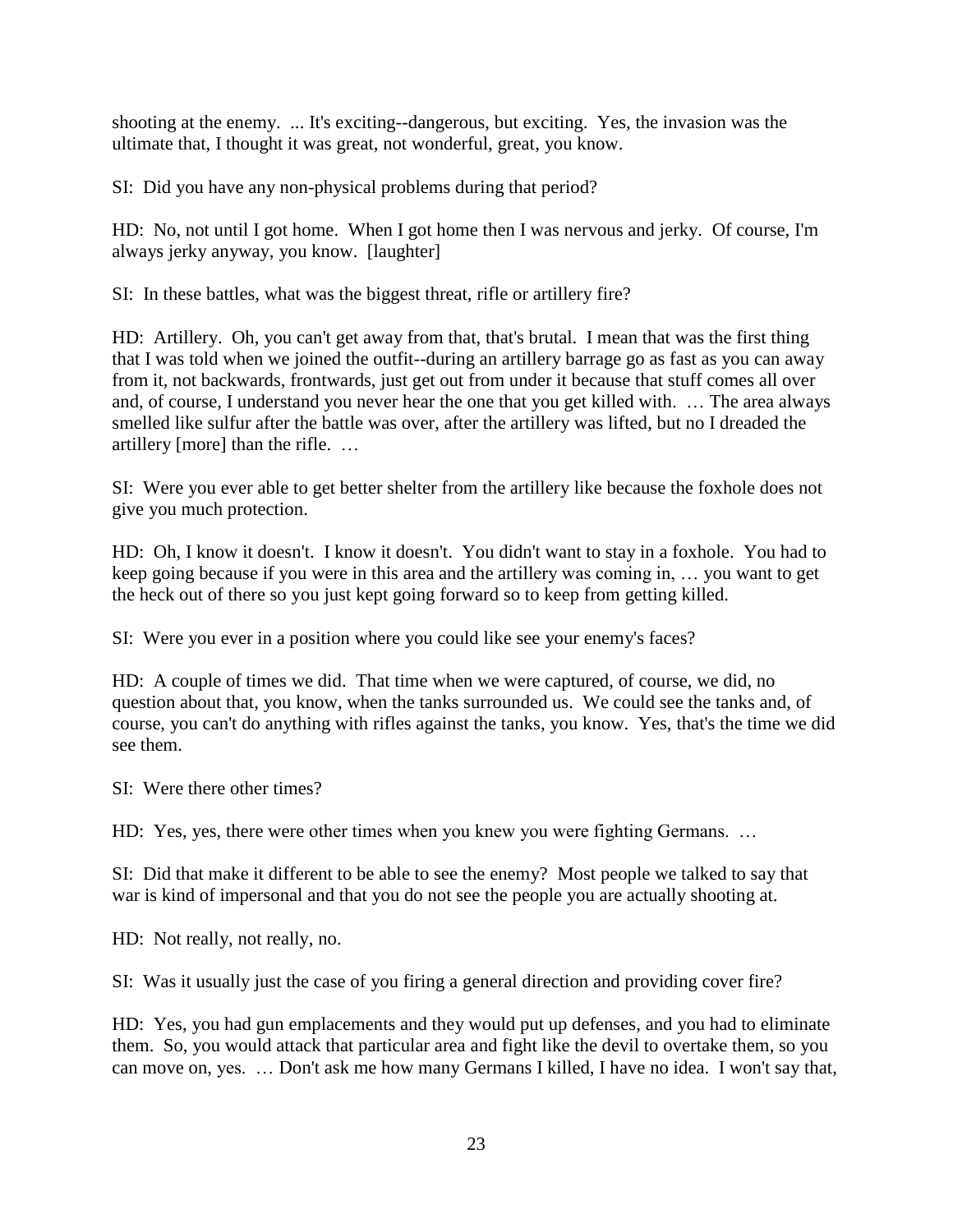I have no idea. It's not something that I'm proud of, but you do what you have to do to survive. It's to survive.

WH: Do you remember any cease fires for the holidays?

HD: Cease fire? … No we never had that.

SI: Did they ever pull you back for rest and relaxation?

HD: Oh, yes, yes. [laughter] Oh, a funny thing happened. This time, I ended up in the hospital again. We went to Rome and we were on furlough for thirty days leave, whatever it was, and I had a particular guard duty. So, we were marching along, and all of a sudden I had a bayonet go through my foot, and I said, "What the heck is that?" … I stepped on it real hard and somebody had lost his knife or bayonet, but I found it for him. [laughter] I ended up in the hospital again. You know a story I tell about that--it's not true. I said, "Yes, we were in hand to hand battle and we were fighting the Germans and I had one German, he and I were fighting each other and he came after me with his bayonet, I shot him dead, he fell and his rifle went into my foot," which is not true. It sounded exciting though, doesn't it? So, I ended up in the hospital again.

SI: How long were you in the hospital that time?

HD: A couple of weeks. … It was a cut about that deep, but that healed pretty fast.

SI: Do you remember the weather? Did it affect you?

HD: The weather never seemed to bother me.

WD: Of course not, you were in the hospital.

HD: You're right, the hospitals were warm--the nurses were beautiful. [laughter]

SI: When you were a prisoner did you have to march through snow?

HD: It was April to May so it was clear, but we just kept walking and walking and fortunately, the Germans had to walk to, the guys that were guarding us, they had the same walk, the same march that we had. We just kept going.

SI: Were your boots able to hold up or did you have to like start repairing your boots yourself?

HD: I don't remember that. I remember one time we were laying over in Stuttgart, Germany and I remember we were in that area and a couple of German rocket planes flew over so low it scared us to death. I don't know where it came from, I have no idea. I remember that part of it, being a prisoner. That was in Germany. …

SI: You mentioned that they did not give you much food and that you had to get your own food.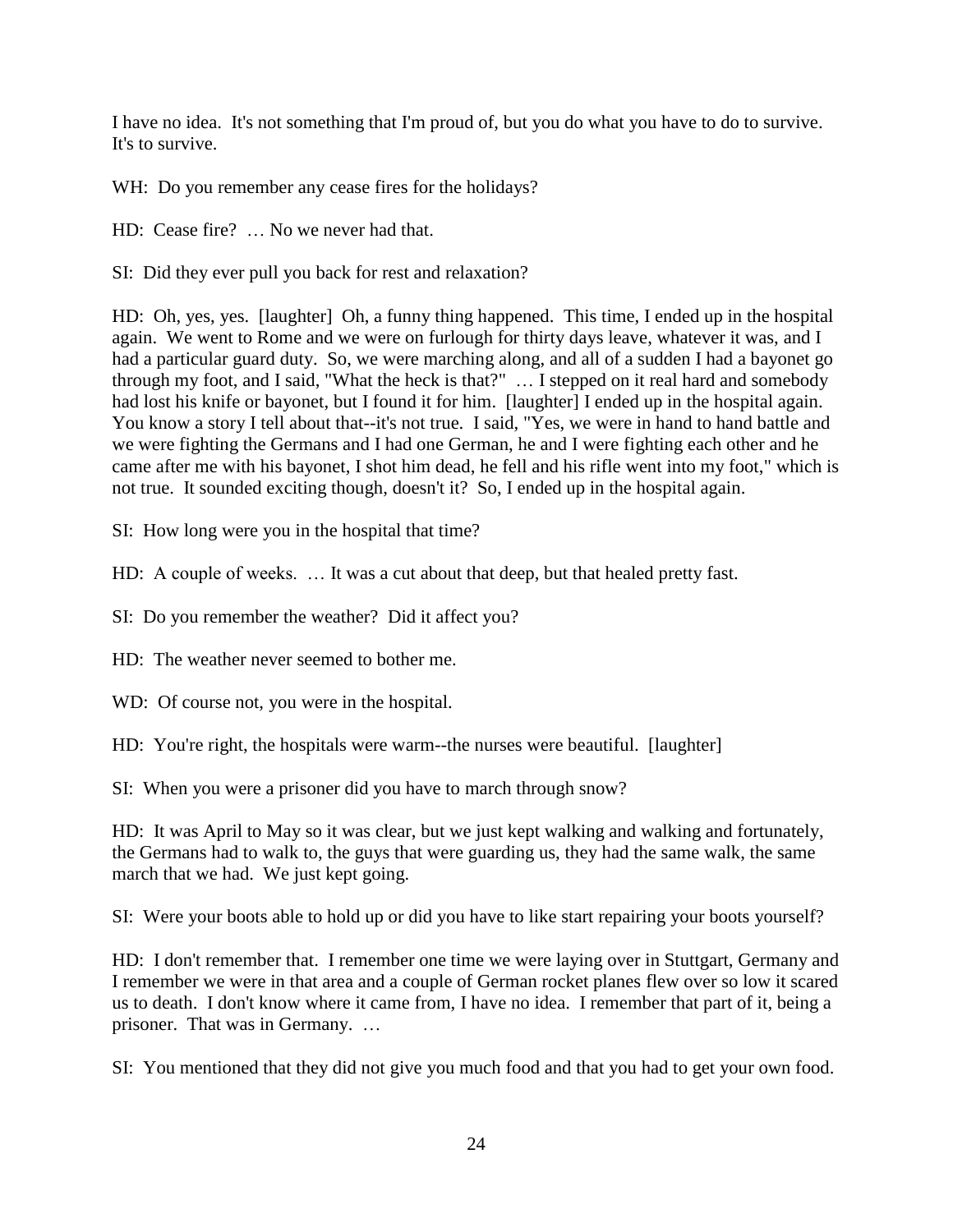HD: Whatever you find [you eat]. I remember I told Jenny a bunch of times, we found sugar beets in a field, so we ate them. We had diarrhea for a week, yes. Oh they tasted good, but not when it went out. Yes, yes, sugar beets they're brutal, they were brutal. I don't know how we ate. … The Germans didn't have much to feed themselves, but we stayed alive. …

SI: Did anybody ever talk about trying to escape?

HD: We thought about it to be honest with you, but we were so far behind enemy lines, what can we do? We had no rifles, no ammunition, and no nothing so we felt we're safe enough where we are, let's stay here, to heck with it. No, we thought about that many times. We could escape, but we'd only get recaptured and of course they may just kill you for trying to escape, so I figured I'm safe where I am.

SI: Did anybody in the larger group try to escape?

HD: No, we all had the same idea to stay where we are.

SI: Were the guards older men?

HD: Mixed. I would say mixed, yes.

SI: When you were in battle did you know if the people you were fighting were SS or regular Army?

HD: They were all regular Army. We didn't run into the SS. No, they were just regular Army people. … The SS would the more vicious, right, but the regular Army were just like us. They were just trying to stay alive, same as we were.

SI: The SS units were not in your area.

HD: Oh, yes, right. They were not in our area.

SI: What was it like to meet your parents again after you had been a prisoner? What was the homecoming like?

HD: Ask Dorothy.

DD: I was, I think, seven years old and we were at my grandmother's house which would be his mother. ... Knock on the door, and it was Uncle Henry. So, I opened the door and he picked my sister and I up and swung us around and around. … From the kitchen I could hear his mother like, "Heeeeeeeeeeeeeenry," like, "Oh, God." He was home and he was alive and that's my big memory from Uncle Henry coming home.

HD: Mom and Dad said, "Damn it, he's home." [laughter]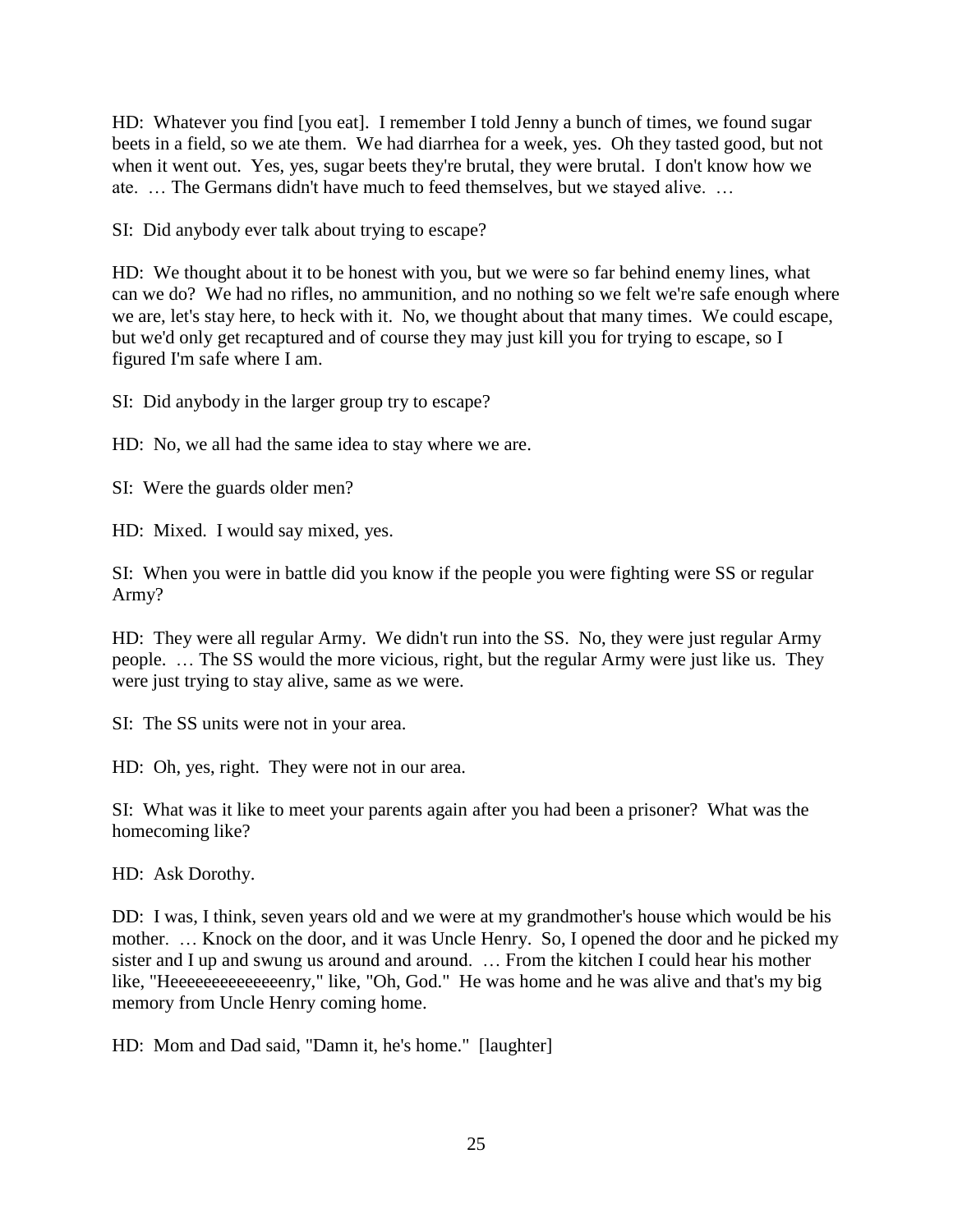DD: It was very exciting to be there and if you could have heard my grandmother's voice it brings tears to my eyes every time I even think about how the sound in her voice when she knew he was home and safe.

SI: Did anyone know he was coming home?

DD: I was only eight. I don't know.

HD: I don't remember when I notified Mom and Dad I was coming home. I have no idea. I don't even remember if I called them or I just walked in. I don't know Dorothy, sixty-five years ago, [it's] hard to remember.

JG: You wrote them a letter to tell your sisters to get ready. You wanted to take them out roller skating or something. I wish I had brought those letters. I have some of them at home.

HD: I had to notify them somehow.

JG: You were talking about your now twenty-eight inch waist because you had lost so much weight, that you were telling them that you were starting to put inches on, that you were getting back to your normal weight. You wrote down your measurements, my waist is this, and my height is this, I weigh that, yes. ... You said tell Grace and Violet to get ready, you know, I want to take them out on the town or something. So, you were writing to them before you came home.

HD: Okay, I had to. It could have been just that time I walked in the house. Many years ago, many years ago, details I forget, you know, I forget what I had for breakfast yesterday. [laughter]

SI: How long did you have to stay in the Army after you came home?

HD: Oh, I was discharged within a couple of months, it wasn't long.

SI: Did they have you do anything else or was it just a matter of getting you better?

HD: Just a matter of getting out that's all, but I didn't get yellow jaundice until I got home. I think I was still in the service, I'm not sure. Again, I stayed at the hospital. I had permanent residence in the hospital. …

SI: You said that in general, the treatment that you got was good. Were there any hospitals that were better or worse than others?

HD: … Oh, no, they were all good. We were treated like kings all the time. … I had no problem there. They fed us well, treated us good … because they wanted to get us healed up so we could get back, but my longest time in the hospital was the knee, I was three or four or five months in the hospital. I couldn't walk. I remember the first day I was able to walk, what a glorious feeling that was. The doctor said, "Okay, Henry now you can walk." I took a couple of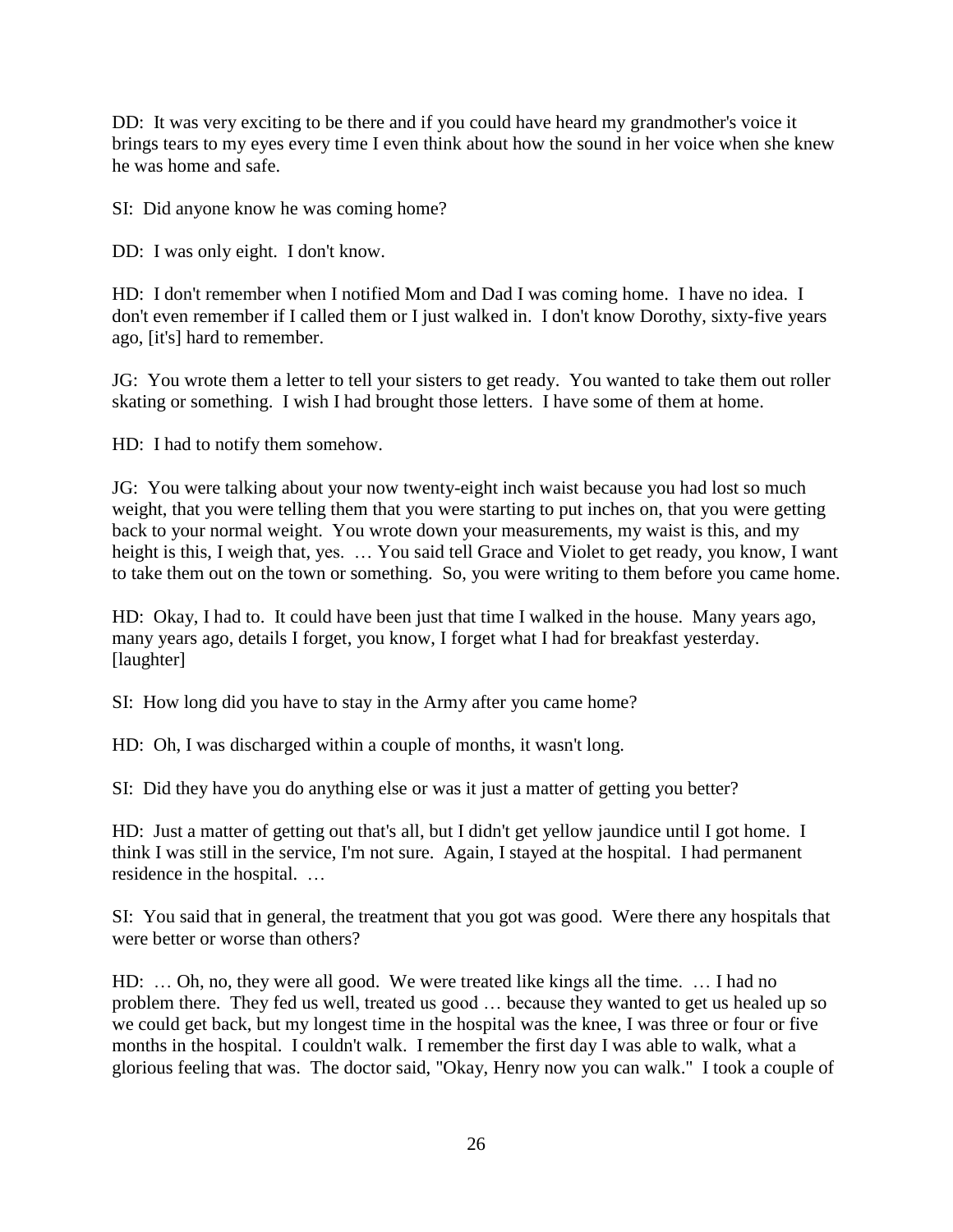steps and it was like a miracle because I wasn't able to walk for quite a while and that knee has been giving me trouble ever since.

SI: Do you have lasting effects from your wounds?

HD: Yes, right. It swells up--my daughter Jennifer knows that.

JD: He gets water on the knee a lot and they have to drain it.

DD: I remember one other thing from the day you came home. That night all the family came over.

HD: Yes, yes.

DD: Everybody was asking you questions.

HD: Yes, yes. I remember the next morning, Dad's breakfast. He would cook ham and eggs by the hundreds because everybody was there. That I remember. My home life I remember more than I do the Army, yes.

SI: The food must have been better.

HD: I left a daughter's name off that list [the pre-interview survey], Judy. … I'll put her down here.

DD: … Judy's birthday is March 26th.

JD: I'm '54, so she must have been '55.

HD: Here it said any of my children served, I said no, [but] yes, there were two. … Where do you want me to put that?

SI: You can just say it in the tape then. We are correcting Mr. Duerkes responses in preinterview survey.

HD: Right, yes, because in the interview they asked me did any of my children serve in the military and I said, no, but it is yes. I had James, which I have that information here. He was in the service … September '67, and then, John, he was in Germany in '72. … When were you there? …

WD: '65, '66, '68. He [James] was in '67. He was discharged in '69.

SI: According to the pre-interview survey, you got married before you went overseas?

HD: No.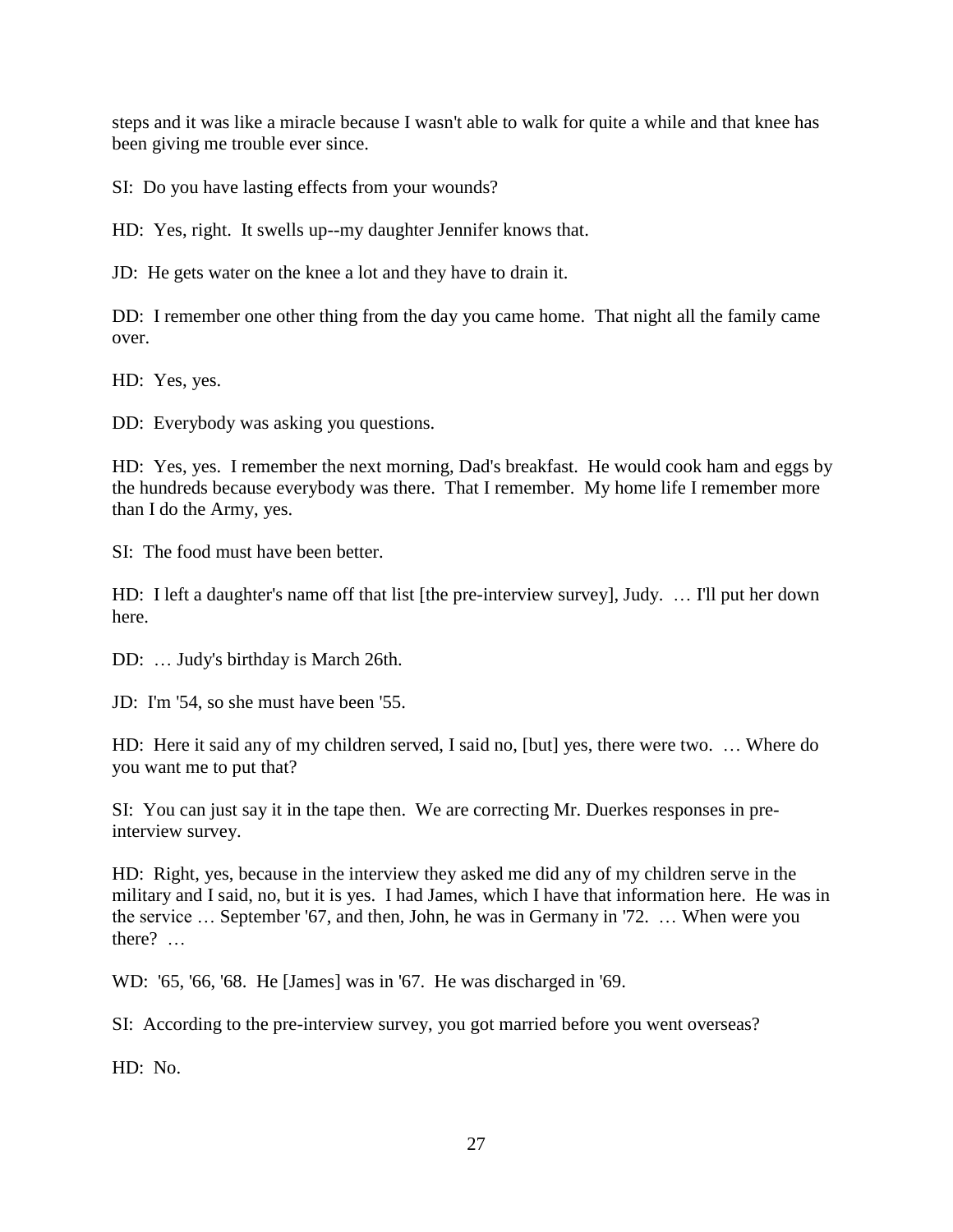SI: When were you married?

JG: 1946.

HD: Got that right here, '46, August 24th, 1946. Now, I remember. Don't tell my wife though, all right?

SI: Had you known your wife before you went into the service?

HD: No, no.

SI: So you met after you came back.

HD: Yes, yes.

SI: How did you meet?

HD: My sisters worked in Asbury Park in the "five and ten" and they knew a lot of women. So, when I was home they invited a lot of women to come visit me, take me out on dates and what have you, and during that time I singled out my wife to be my girl. Yes, I fell in love with her right away. … She was special.

SI: What was her name for the record?

HD: Ida Mary Carver was her name, right.

SI: Did you make use of any of the GI Bill benefits?

HD: I went to night school, took up accounting and what have you in Neptune for about a year or so. That was the only thing I took for GI benefits. I do receive a disability of 30% for wounds received in action, I get that.

SI: What about the GI mortgage?

HD: My first house I did use that, yes, right, yes.

SI: Did you go to work right away after you came back or did you take some time off?

HD: No, I came home, and within a couple of weeks I started to work for New Jersey Natural Gas Company in '45. … I was with them for twenty years until I left, and then, went to other businesses. Then I ended up owning and operating my own plumbing and heating business up until about three or four months ago. Then, I had to close it up because of health reasons.

SI: How did you come across the job in New Jersey Natural Gas Company?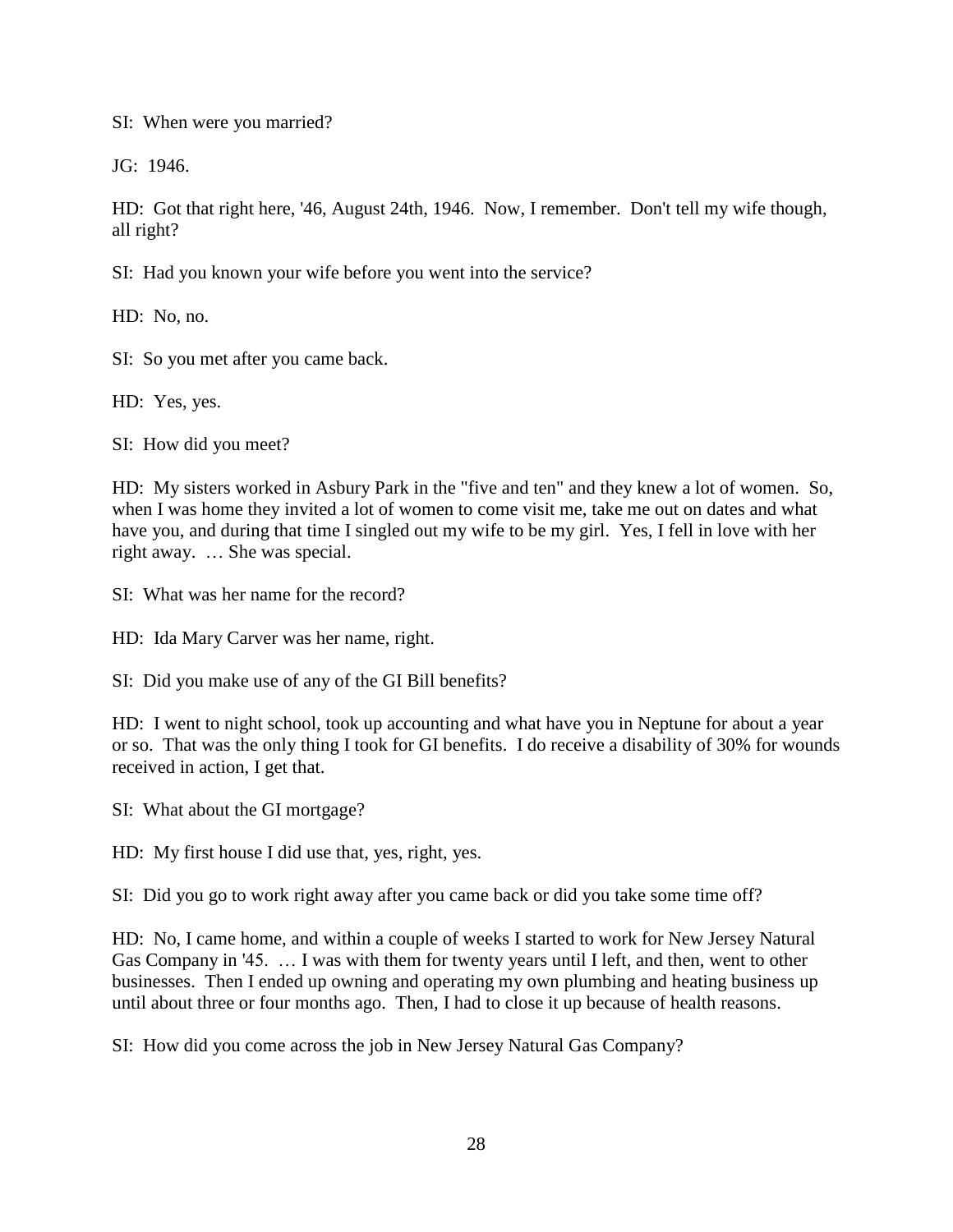HD: I just applied for it. At that time jobs were plentiful because the GIs were coming home and I was able to apply for, I worked in the general accounting department in Asbury Park, then I became district manager, and then, commercial and industrial representative. … Then I got tired of working for them, and then left and went into the other businesses, then ended up in my own operation.

SI: You have seven children. Is there a reason why all their names start with the letter "J?"

HD: We didn't start it out to be that way, because the first name was Jimmy, and then there was John. We started with "Js." … I'm Henry, "H," my wife is "I," and then, "J." I said, "Let's stay with all "Js." "H" and "I" and the seven "Js."

JG: There is you and Mom when you came home.

HD: Yes, that was my pretty girl. … My outfit [was the] 3rd Division blue and white outfit, yes.

SI: Why were you still in uniform?

HD: I was home on furlough. I was home on furlough, I wasn't discharged. Oh, yes, look at my citations there, I'll be darned, yes, look at that. I got my Purple Heart in there, … and I got my POW thing in here, I'm sure you've seen all that. Yes, it had to be before I was discharged, yes, I forgot that. I knew Mom before I was discharged, but that was after I came home though.

WH: Did you ever travel back to Europe and revisit any of the locations you had been to as a soldier?

HD: I had occasion to go back, because my son John served in Germany for communications or something like that. So my wife and I decided to go over there and join him and I went over to this town where I was recaptured in Germany, but nobody recognized me, couldn't understand it, fifty years later nobody knew I was around. … We went over there and I had business to attend to while we were there … for my business anyway. So, we were there for a while.

SI: Was it difficult to go back to these places?

HD: No, not really. We knew it was safe and clear. This is fifty, sixty years later, you know, maybe forty years, I don't remember.

JG: He never talked about the war, never.

HD: It took me fifty years to even talk about it.

JG: None of us knew.

SI: It sounds like you put a lot of it out of your mind, which is common.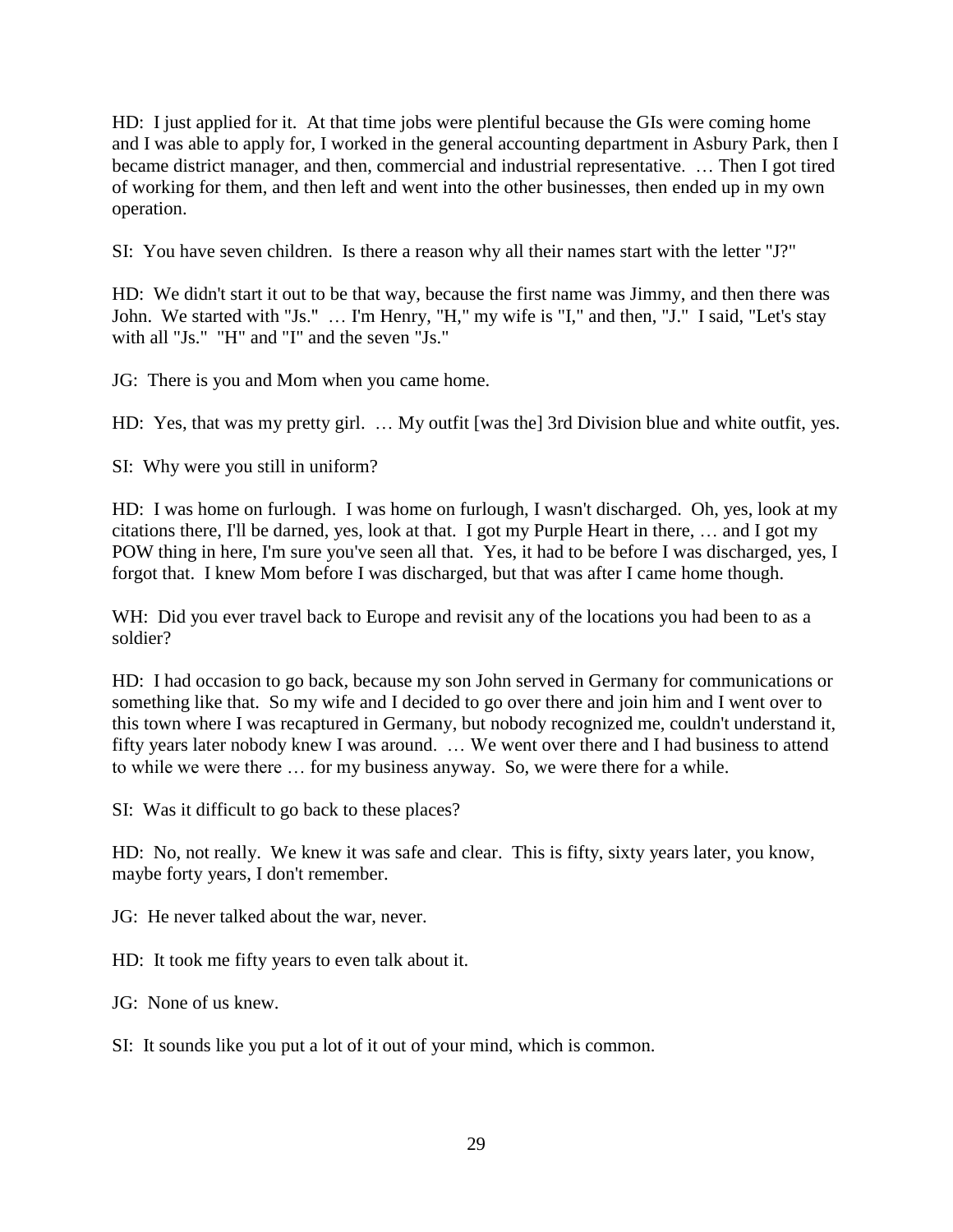HD: Like it never happened, like it never happened. I mean I never gave it a second thought until one day I was working on a customer's house. Dorothy never heard this. … We were talking about playing golf and I said, "Well, I don't like golf because it's too much walking." I said, "I walked enough when I was a POW." "You were what?" His brother ran a newspaper in Point Pleasant Beach. Couple of weeks later I was interviewed by him and I had quite an article written ... for me on that. That was pretty good.

JG: That is when he started talking about it. But before that, all our childhood, he would never. … My husband's father talked about the war all the time, you know, but we really didn't have any stories from him until much later in life.

WD: He talked with me about it once. I was a young boy, I was visiting at your house, me and Jimmy were in the backyard, this is when you lived out there by the cornfields. You were cutting the lawn, and because I remember this, you hit pine cone and it shot out and hit Jimmy, he fell off the swing, and Jimmy was, you know, like most of us young men, "Ooo," and you said, "That's not as bad as getting shot," and I just stood there and I walked over and said, "Were you shot?" You took me to the back step, we sat down there and you told me, "Getting shot is not as bad as worrying about it." … I can remember. … I don't know how old I was at the time, ten, twelve, something like that.

HD: Yes, right. Probably the only time I ever talked about it because I forgot all about it. [It] just didn't enter my mind after that. … I would wake up screaming at times, nervous and jerky, you know. Of course, I'm jerky anyway. …

SI: You would have nightmares?

HD: Yes, yes. It's obvious, you know.

SI: A lot of airmen said they would not fly after the war. Was there anything that you would not do?

HD: Well, I told you before that I only regret that I'm too old to fight for my country again. I'll do it in a minute believe me. I love my country, I love the flag.

JG: The only thing you hated was walking. I know you didn't like to take long walks.

SI: Did the cold bother you?

HD: The cold?

SI: Yes, like cold weather or walking in cold weather?

HD: Now it does because I got a problem with my lungs. ... During the war I was cold, oh, yes--frozen at times. …

SI: Did you have any problems with frostbite?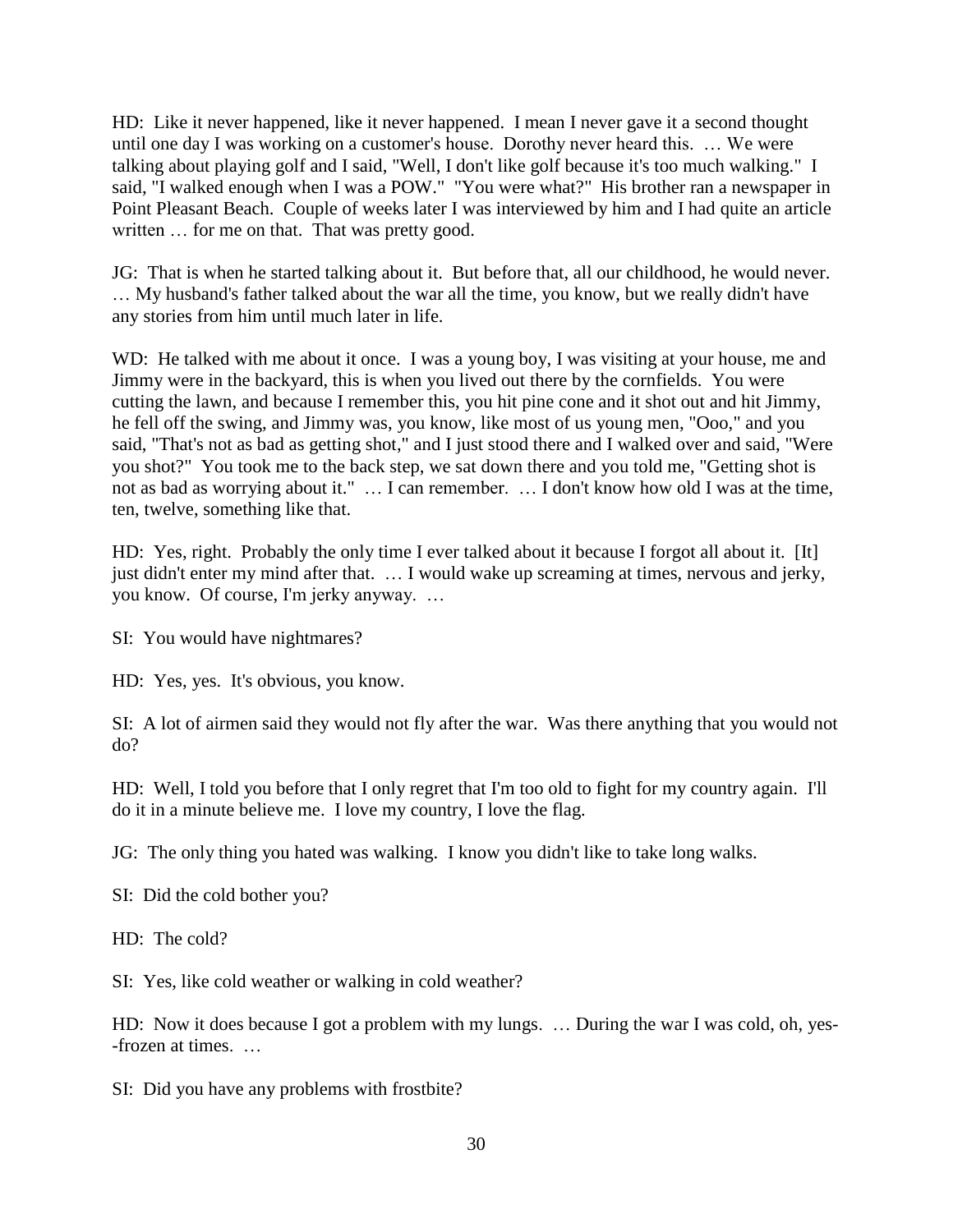HD: I had that. … Boy that burns like the devil--burns like the devil--but I didn't go to the hospital for it. [laughter]

SI: Is there anything you would like to add? Do you want to say the names of your children?

HD: … My first child was James Michael Duerkes, born December 22nd, '47. The next one was John. … He was born November 29th in '52. Then Jane was February 16th, '54. When was Judy born?

JG: March 26, 1955.

HD: We had Jerry, June 1st, in '57, and then, Jennifer, July 10th, '59, … and then, my last one was Jeffrey, May 22nd, '61.

SI: When your sons came of age to go into the military, how did you feel about that?

HD: I wanted no part of it. My wife, she cried to death when--we didn't think Jimmy would be drafted because he had an ear problem, but they drafted him anyway, you know, but John was all right. This is long after the war, but James went to Vietnam--where Wayne was--but he was in communications fortunately. … He was safe enough, if you want to call it safe enough. He wasn't fighting, yes.

SI: Is there anything else you would like to add to the record, or anything that we missed?

HD: … I think that about winds it up.

SI: Okay, again if there is anything that you remember that you want to add to the record, you can do that later.

HD: Okay, will do. I do thank you for this interview. I appreciate it.

SI: Well, thank you very much. We appreciate everybody's time.

HD: I hope you don't mind my gang. …

SI: Let me ask them, are there any other stories that you heard that you would like to either tell or prompt him to tell?

DD: I remember that when he was in the Army that his mother went to mass every day. My sister and I stayed with my grandmother for a little while when my parents were moving down the shore, and so we were there for about half a year I think. … Every day we went to mass with Nana.

HD: Well, it worked, it worked.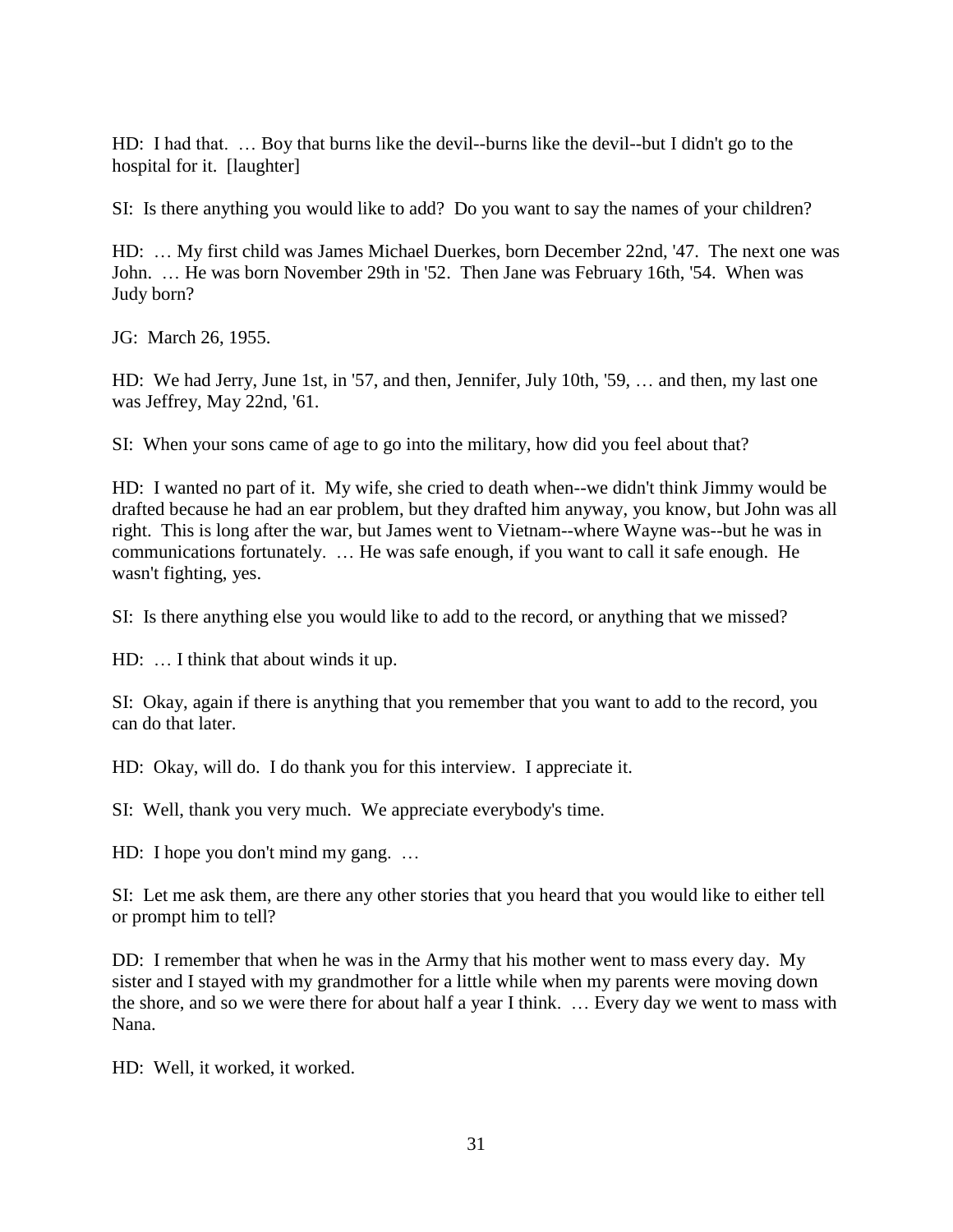DD: She was quite a person. … She was out there praying for those boys.

MR: Did Uncle Bob make it home before Henry?

DD: That I do not remember. I don't remember him coming home.

HD: I don't either.

MR: The only thing I remember about Uncle Bob being in the service was Nana looking out the window every morning and saying, "Red in the morning, sailor take warning, red at night is sailor's delight.

HD: Right, red at night is sailor's delight. ...

MR: She would be looking out to see whether it was a good day for Bob or not.

HD: … If I remember Uncle Bob's story, they were attacked one time and they did shoot the plane down. … Bob said all he remembers is the plane came over the ship and ended up in the ocean and Uncle Bob was worried about the pilot, that he was dead. … That's the only time Bob ever said anything.

MR: I think some of the guys were killed during that time. I remember him saying that someone said, "Bob why don't you come up here and sit by me," and he said, "No, its okay I'll stay where I am," or something. … That guy got killed.

HD: Willy, yes. …

SI: You mentioned writing letters to your family. Did you write to them often or were you able to receive letters from your family?

HD: Occasionally, we would. When you're up in a battle, you don't have time to write, but when you came back for rest area for a couple of days then you would get the mail call and I would receive a letter now and then. … I don't know if I wrote a lot, I don't remember that. I don't remember if I had time to write or even if I owned a pen.

SI: How important was it to get the mail? Did it boost your morale?

HD: Oh, yes, it would help. Mail will always help, getting mail from home, no question about that, sure.

SI: Were there other things that would boost your morale?

WD: You want me to have Jenny leave the room? [laughter]

HD: Just knowing that you lived through the day, that's what would boost your morale, yes, absolutely, yes.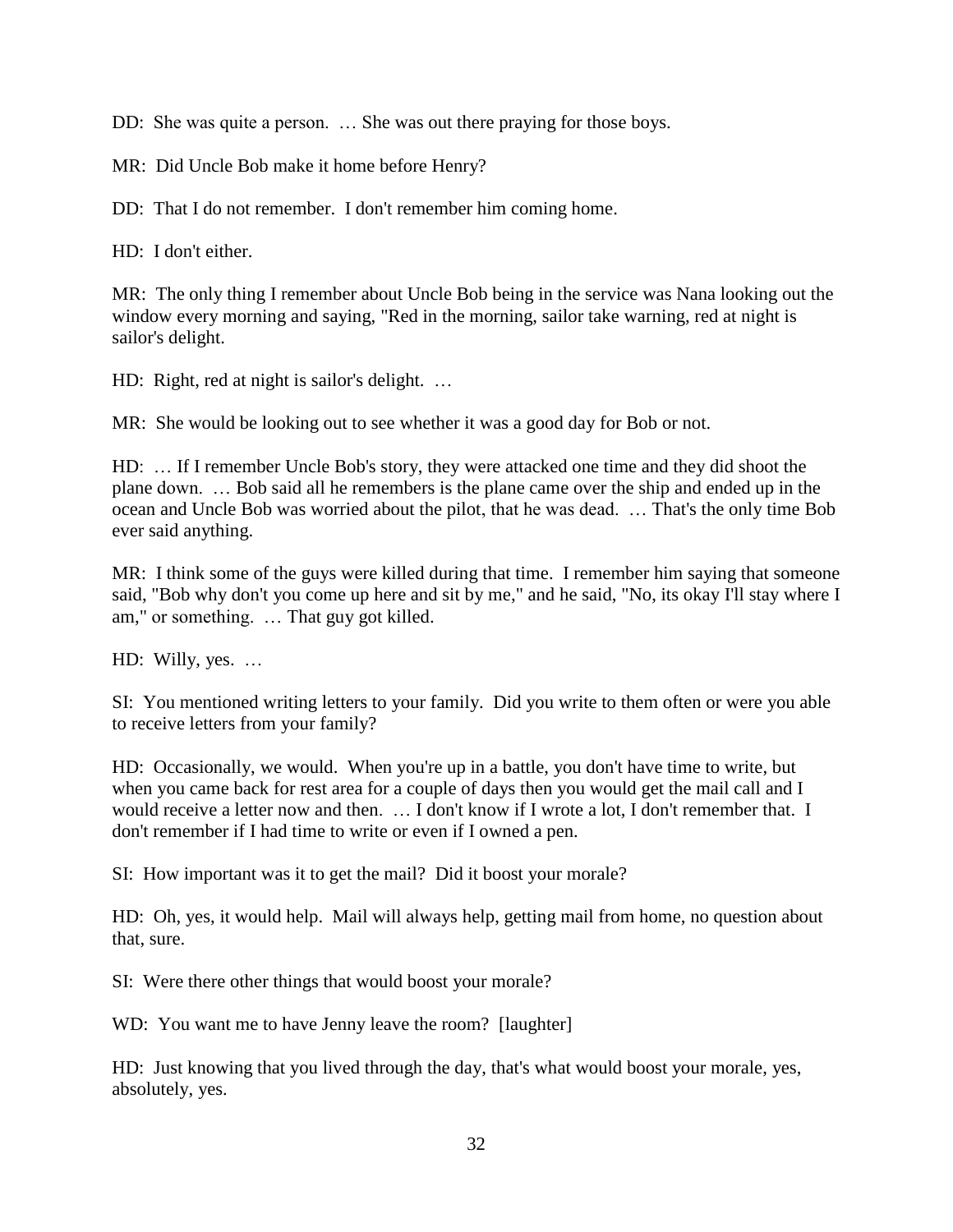SI: What about church services?

HD: We would have that when they could have it, oh, yes. We always went to services when they were held, of course, and the Army was very good at that. We always had a chaplain and priest that came along with us and when it was quiet we would have services, yes.

SI: Did you find yourself praying more?

HD: … When I did guard duty, all I did was pray the rosary. I would pray the rosary every time I would have guard duty. I knew how long it was to say the rosary and if I was on guard duty for two hours--you're on for two, off for four--and I would say the rosary, and I think that's what brought me through was that. Yes, very religious, [I was] a very religious man, yes.

SI: How long would it take you to say the rosary?

HD: Maybe ten minutes, something like that.

DD: For each station yes. Depends on how fast your Hail Mary is. [laughter]

HD: Well, I was in no hurry.

DD: I think it takes me right out of a half hour from beginning to end because sometimes while I'm driving home in a storm, I do that to keep myself from being afraid. It will take right out of a half hour to drive home.

HD: I didn't think it was corny to say the rosary.

SI: No, no.

HD: Let me tell you.

SI: Did you have a lucky rosary?

HD: No.

SI: Did you have any lucky charms?

HD: No. Never had any, no.

SI: You never had a lucky rabbit's foot or anything?

HD: No, no, none of that. If I had a rabbit's foot, I probably would have eaten it. …

SI: I see that you still have your medals, documents, and decorations from the time you served.